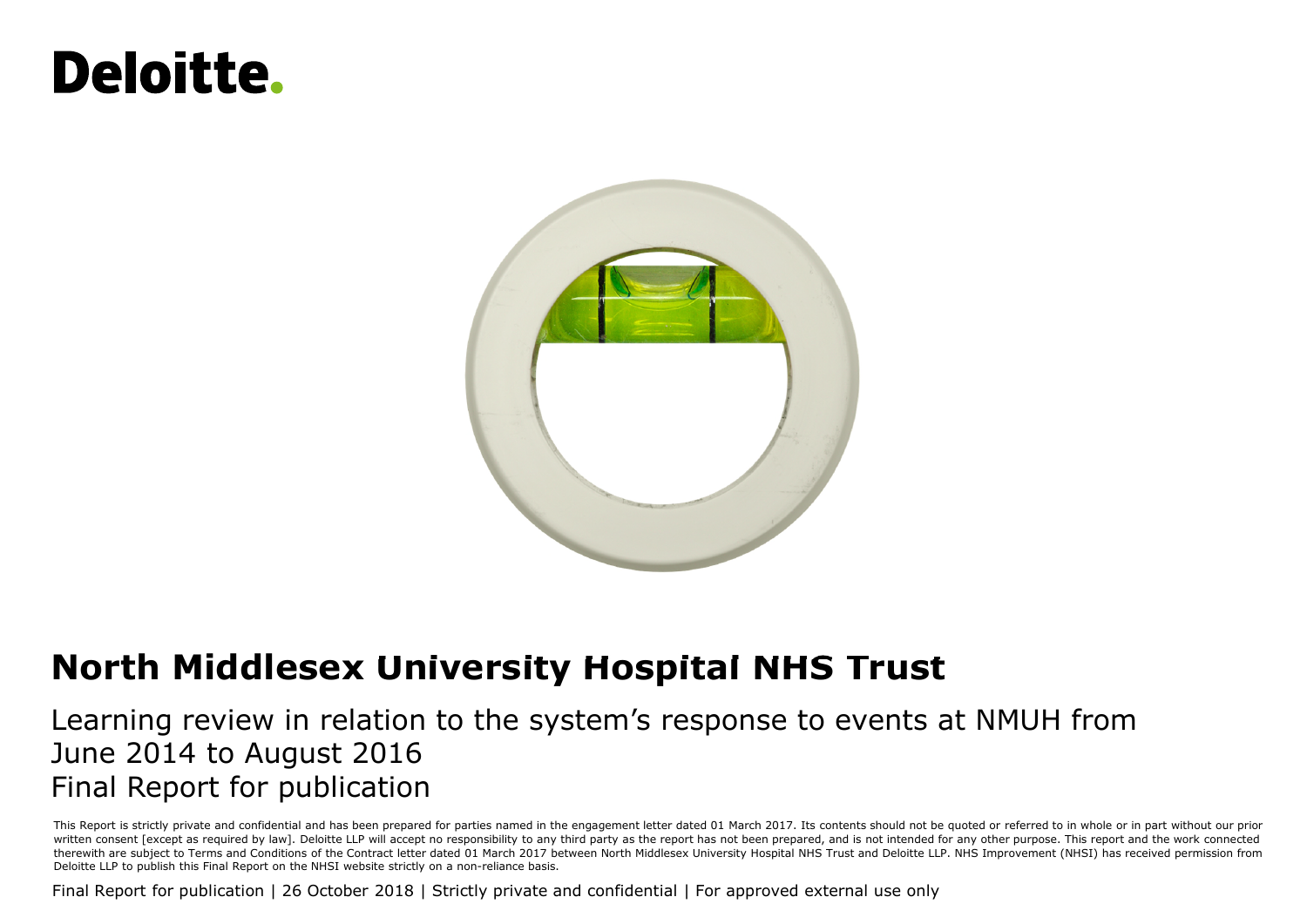## Deloitte.

Deloitte LLP 2 Hardman Street **Manchester** M3 3HF

Tel: +44 (0)161 832 3555 www.deloitte.co.uk

#### **NHS Improvement**

Wellington House 133-155 Waterloo Road London SE1 8UG

#### **NHS England**

Skipton House 80 London Road London SE1 6L

#### **Health Education England**

Stewart House, 32 Russell Square Bloomsbury London WC1B 5DN

#### **NMUH NHS Trust**

Sterling Way London N18 1QX

26 October 2018

#### **Learning review in relation to the system's response to events at North Middlesex University Hospital NHS Trust from June 2014 to August 2016**

In accordance with our engagement letter dated 01 March 2017 (the 'Contract'), for an independent learning review in relation to the system's response to events at North Middlesex University Hospital NHS Trust (the 'Trust' or 'NMUH') from June 2014 to August 2016, we enclose our final report for publication dated 26 October 2018 (the 'Final Report').

The Final Report has been prepared for your sole use and shall be subject to the restrictions on use and other terms specified in the Contract. Whilst we have agreed that the Final Report may be published on the NHSI website, such publication may only be made on a non-reliance basis since no person except the addressees are entitled to rely on the Final Report for any purpose whatsoever and to the extent permitted by law we accept no responsibility or liability to any other person in respect of the contents of this Final Report. Should any person other than the intended parties choose to rely on this Final Report, they will do so at their own risk.

The addressees are responsible for determining whether the scope of our work is sufficient for their purposes and we make no representation regarding the sufficiency of these procedures for the addressees purposes. If we were to perform additional procedures, other matters might come to our attention that would be reported to the addressees.

We have assumed that the information provided to us and interviewee's representations are complete, accurate and reliable; we have not independently audited, verified or confirmed their accuracy, completeness or reliability.

The matters raised in this report are only those that came to our attention during the course of our work and are not necessarily a comprehensive statement of all the learnings that exist. Any recommendations for improvements should be assessed by the relevant parties for their full impact before they are implemented.

Yours faithfully

Deloitte LLP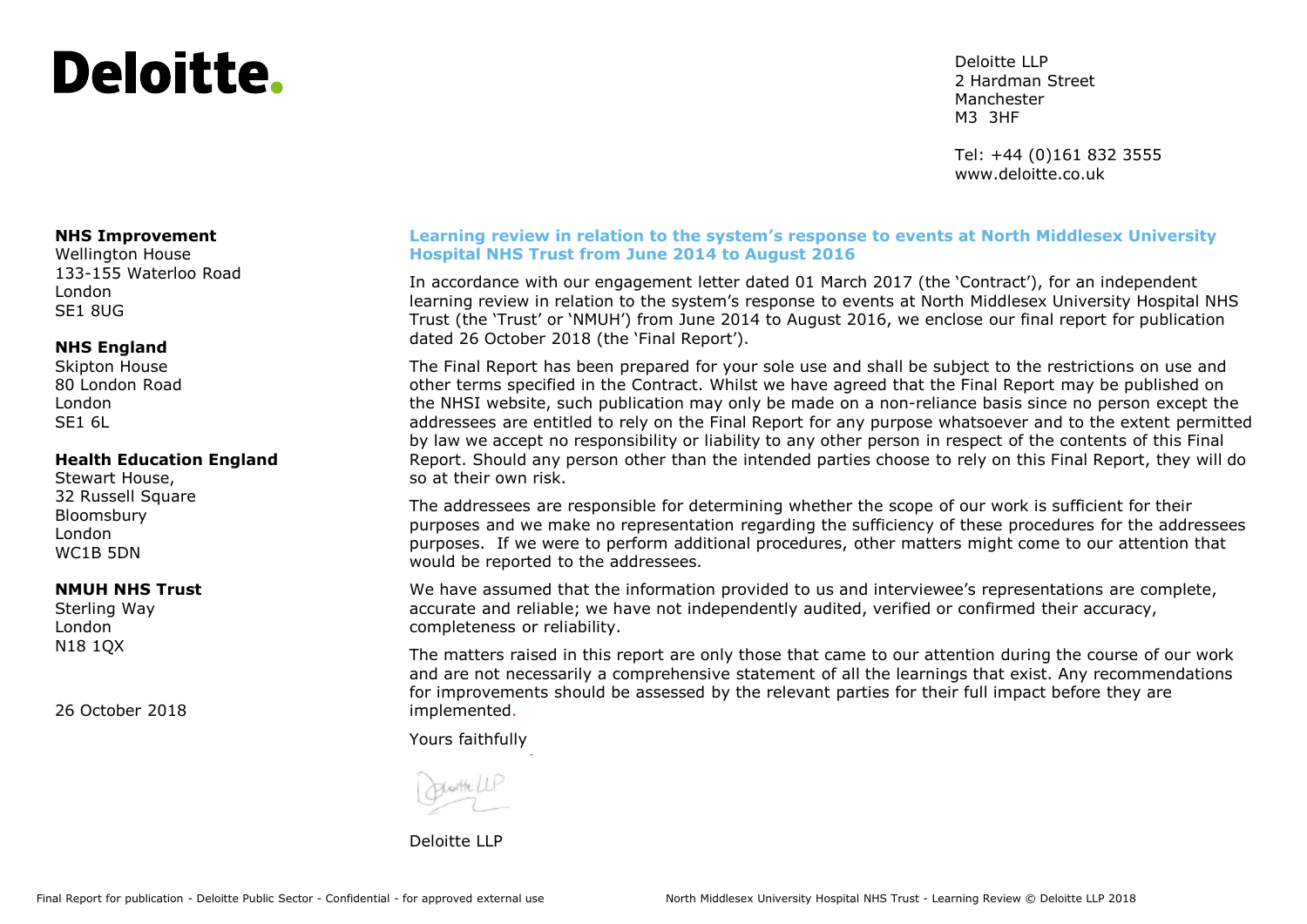## **Contents**

|                                        | Page |
|----------------------------------------|------|
| Introduction                           | 4    |
| <b>Executive Summary</b>               | 7    |
| Detailed findings                      |      |
|                                        |      |
| Appendix 1: Summary of learnings       | 17   |
| Appendix 2: Summary of recommendations | 20   |
| Appendix 3: Glossary                   | 22   |
| Appendix 4: Review participants        | 24   |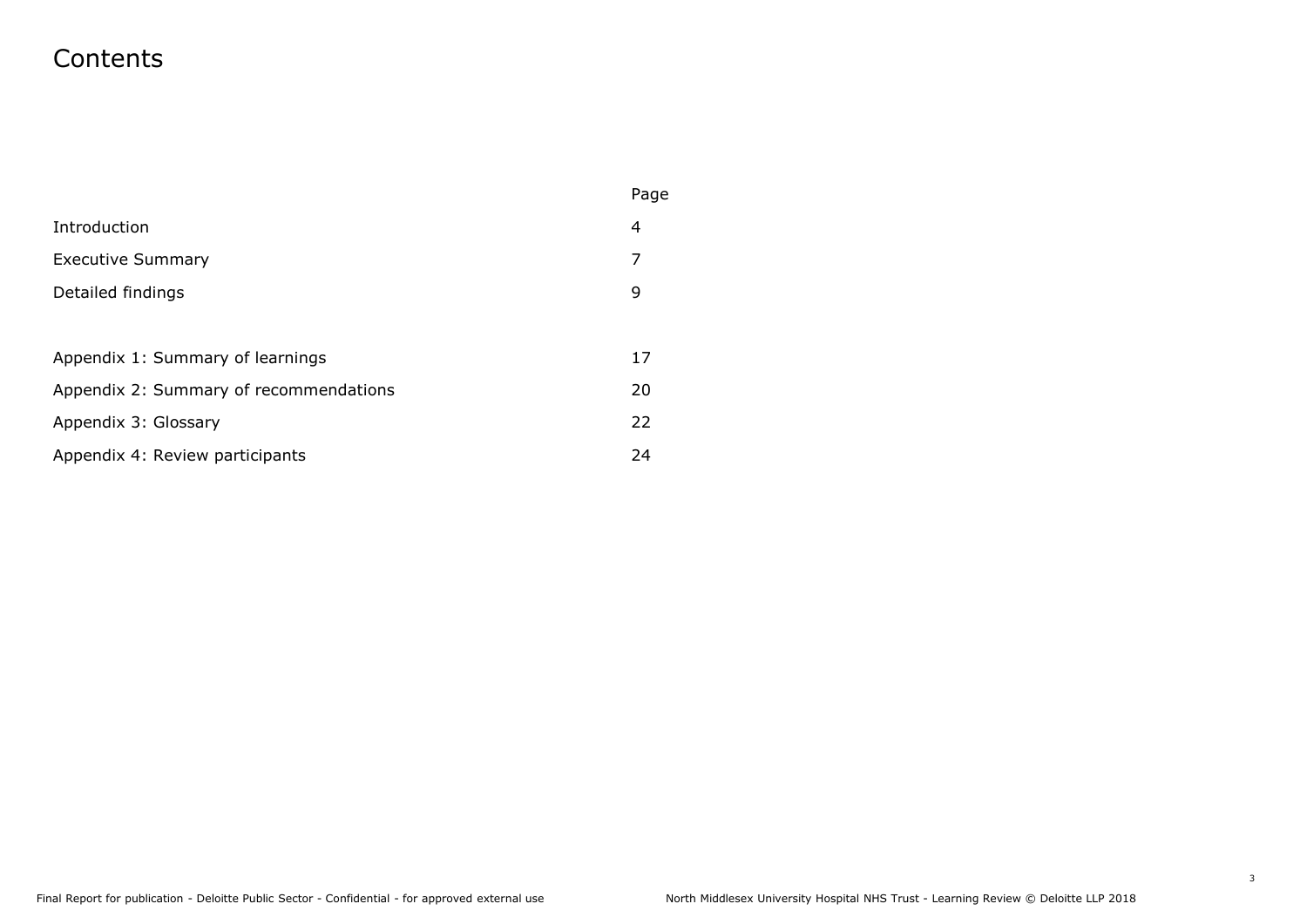## **Introduction**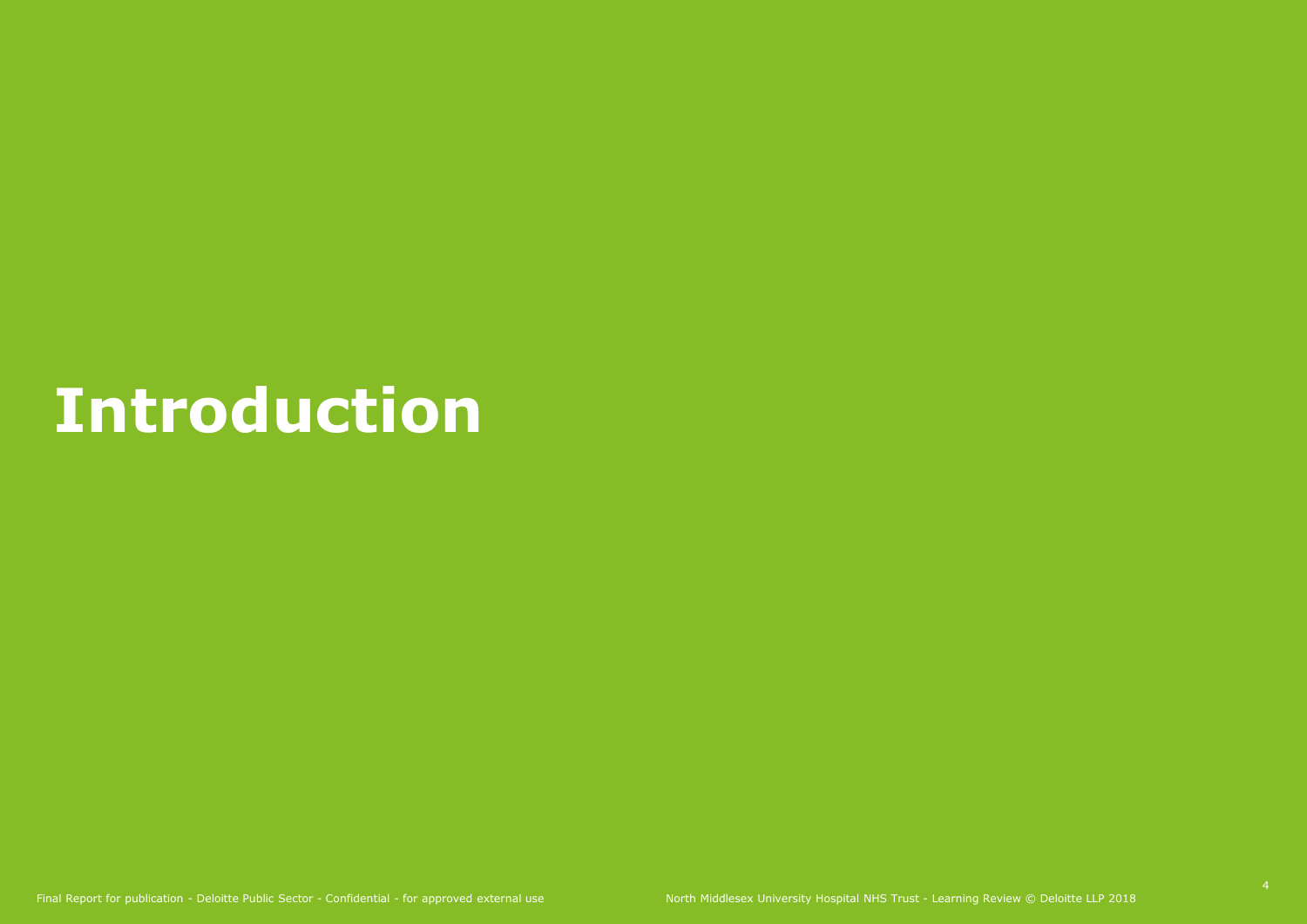## **Introduction**

## **Context**

- Over the period June 2014 to August 2016 (the Review Period), there was considerable interest and concern in relation to quality issues at North Middlesex University Hospital (NMUH) from a range of regulators and other healthcare organisations including the Trust Development Authority to 31 March 2016 (TDA), NHS Improvement from 1 April 2016 (NHSI), NHS England (NHSE), the General Medical Council (GMC), Health Education England (HEE), Care Quality Commission (CQC) and Haringey and Enfield Clinical Commissioning Groups (HCCG and ECCG, respectively). These concerns led to a series of events over the period, including: inspections; intelligence sharing meetings; risk summits; an extended round table; and ongoing assurance meetings. The quality concerns were well known and covered a range of areas but included: higher mortality rates; CQC intelligent monitoring showing increased elevated risk; negative GMC trainee survey results; poor results in CQC patient surveys; poor response to A&E Friends and Family Test (FFT); and concerns regarding anaesthetic and A&E trainees raised by HEE.
- The sequence of events is complex and evolved over a two year period but, in essence, the situation culminated in the GMC warning NMUH in Spring 2016 that they were prepared to remove accreditation for training a significant cohort of doctors at the Trust, which would have led to a significant breakdown in the emergency network across London. These events are well documented and, as such, we do not provide a detailed analysis in this report. A summary of the key events in our timeline for reference are as follows:
- **21 August 2014**: A CQC report was published which rated the Trust as Requires Improvement. The Accident & Emergency department was also rated Requires Improvement. Inspection took place 3-6 June 2014 and 23 June 2014.
- **17 March 2015**: A risk summit was convened by NHSE to consider issues raised by HEE in relation to the anaesthetics trainee environment at NMUH. This resulted in HEE taking action to suspend training and remove trainees from the anaesthetics department from 1 April 2015.
- **1 July 2015:** An HEE 'Conversation of Concern' visit to NMUH raises leadership and behavioural issues within the Emergency Department (ED).
- **3 July 2015:** A 'stakeholder quality concerns meeting' was convened by HCCG to consider a number of emerging quality issues and to share intelligence.
- **31 July 2015:** An intelligence sharing meeting was hosted by HCCG to further consider the emerging quality issues and to decide on the appropriate course of action.
- **13 August 2015:** An extended round table was chaired by NHSE to discuss the emerging quality issues and to agree actions.
- **7 September 2015:** A one day visit was conducted by Dr Simon Eccles, appointed by NHSE, to review ten case summaries which caused concern to HEE during the 1 July 2015 visit. The conclusion, although not the report, was shared with system players on 13 October 2015.
- **30 November 2015:** An informal visit by HEE to NMUH indicates that the situation with trainees is improving.
- **13/14 December 2015:** Undetected patient death in ED at NMUH.
- **12 January 2016:** HCCG convenes a quality 'stock take' to review progress since the extended round table. Decision taken to move to risk summit, partly driven by deterioration in A&E performance.
- **20 January 2016:** Intelligence sharing call arranged in advance of the risk summit.
- **8 February 2016:** A&E risk summit hosted by the TDA.
- **15/16 March 2016**: HEE quality visit raises further concerns regarding leadership and cultural issues in ED at NMUH. HEE and the GMC subsequently warned NMUH that they were prepared to remove trainees, and the approval for the Trust to train in the ED at NMUH, respectively.
- **14 April 2016** and **4/5 May**  CQC unannounced visits lead to NMUH ED being rated as inadequate and a warning notice is served. Report published on 7 July 2016.
- **25 May 2016**  Risk summit convened by NHSI, at request of the GMC, to consider the situation in relation to the removal of trainees from NMUH.
- **21 June 2016**  Follow-up visit to meet with trainees, including senior representatives from a range of stakeholders.
- **6 July 2016**  Press release from the GMC/HEE announcing that they are satisfied with the actions taken to address concerns over the training environment at NMUH and agreed to withdraw threat to remove trainees subject to a number of conditions.
- **July 2016**  Chief Executive and Director of Nursing step-down from the Trust, followed by the Chair and a number of other Executive Directors.
- 5 • **August 2016 onwards** - A number of experienced doctors arrive to support the ED at NMUH. Several new Board members appointed including a new Chair, CEO, COO, Director of Nursing and Director of Finance.

Final Report for publication - Deloitte Public Sector - Confidential - for approved external use North Middlesex University Hospital NHS Trust - Learning Review © Deloitte LLP 2018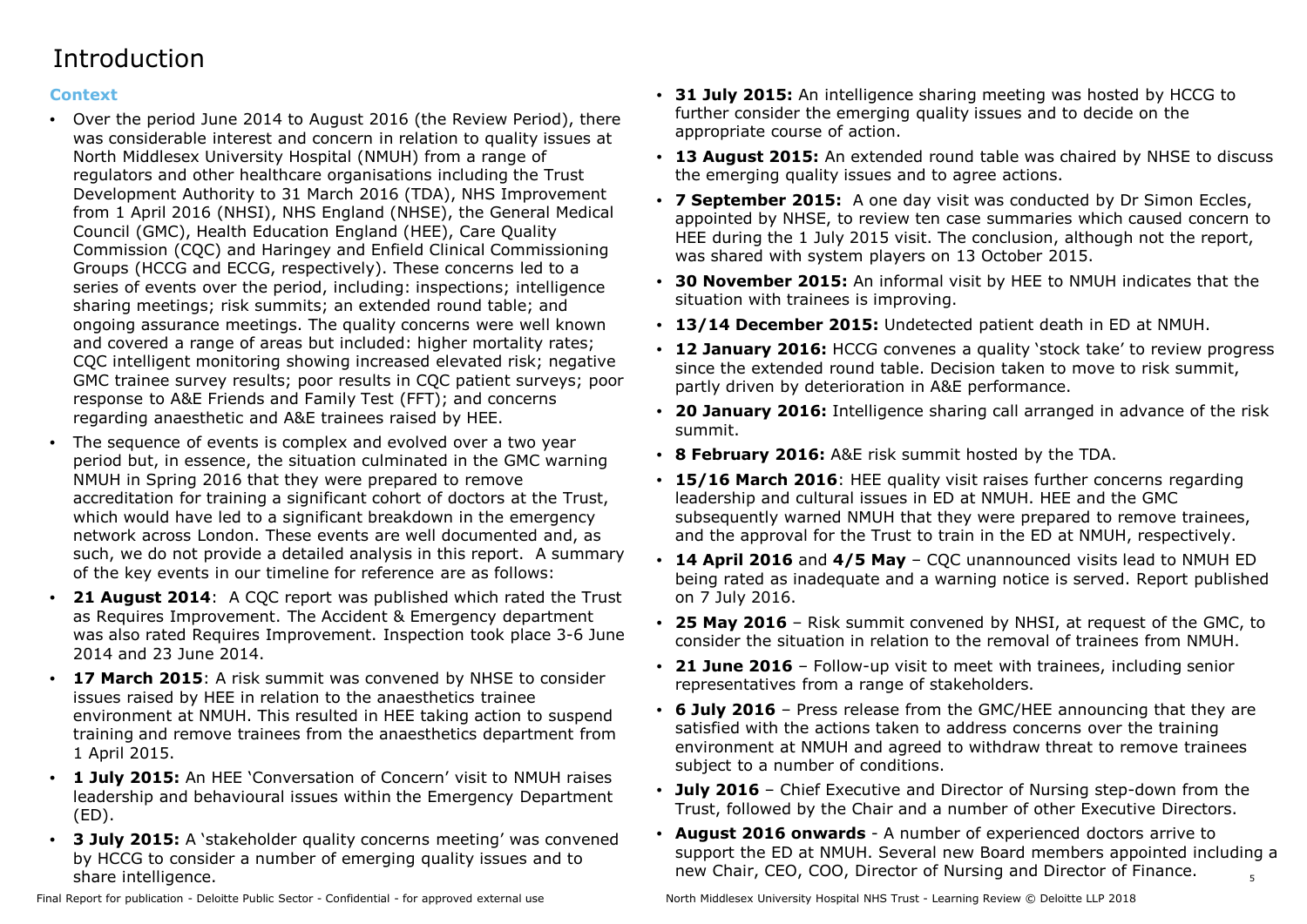## Introduction (continued)

#### **Project scope**

- The purpose of this review is to consider how the system responded to the concerns at NMUH over the Review Period and is not intended to revisit the particular quality, leadership and cultural issues experienced at the Trust. Furthermore, the intention of the review is to be developmental in nature with a view to identifying learnings for the future rather than apportioning blame for the past.
- The review scope included a review of the following aspects of how the system responded to concerns at NMUH during the Review Period:

#### *Identification*

- − What key pieces of available data or information were the best indicators of the underlying issues at NMUH, including soft intelligence? Are there any other pieces of information which could be collected that would have provided strong evidence on which to act earlier?
- − Were the monitoring mechanisms used by NHS England and NHS Improvement sufficiently robust to identify the emerging issues in the NMUH ED, and/or issues with the CCG's oversight of NMUH? How could these mechanisms be improved?
- − Are there any indicators which can be used in future to predict or ascertain whether a trust has enough capability and resource to address the situation?

#### *System response*

- − Were mechanisms (such as risk summits) to coordinate a response across the system effective?
- − What interventions were the most effective in driving improvement? What interventions were less effective or counterproductive?
- − What are the key enablers to an effective response which should be installed as a priority in similar situations?

#### *Communications*

- − How can NHS Improvement and NHS England identify situations which require more proactive / collaborative intensive communications handling?
- − How can communications teams in different organisations work more effectively together to ensure coordinated handling of messages to stakeholders?
- − How can the system engage better with stakeholders including politicians, patient representatives and the public? Is the current balance of transparency appropriate?
- We have written this report on an exceptions basis, rather than trying to summarise all events over a two year period, and as such have extracted a number of key themes where we believe there to be beneficial learnings for the system in the future. All of these learnings, and associated recommendations, are supported by detailed working papers which capture a more comprehensive and systematic review of events surrounding the period.
- Please note that communication issues did not feature prominently in our review and as such is not explicitly referenced in our exception based key learnings.

#### **Our approach**

Our approach to delivering the project scope has consisted of:

- Desktop review of documentation from key forums held during the Review Period; and
- A series of 1-1.5 hour non-attributable interviews with key stakeholders involved with the situation at NMUH over the Review Period. The interviews were conducted during April and May 2017 and we set-out a full list of interviewees in Appendix D on page 25.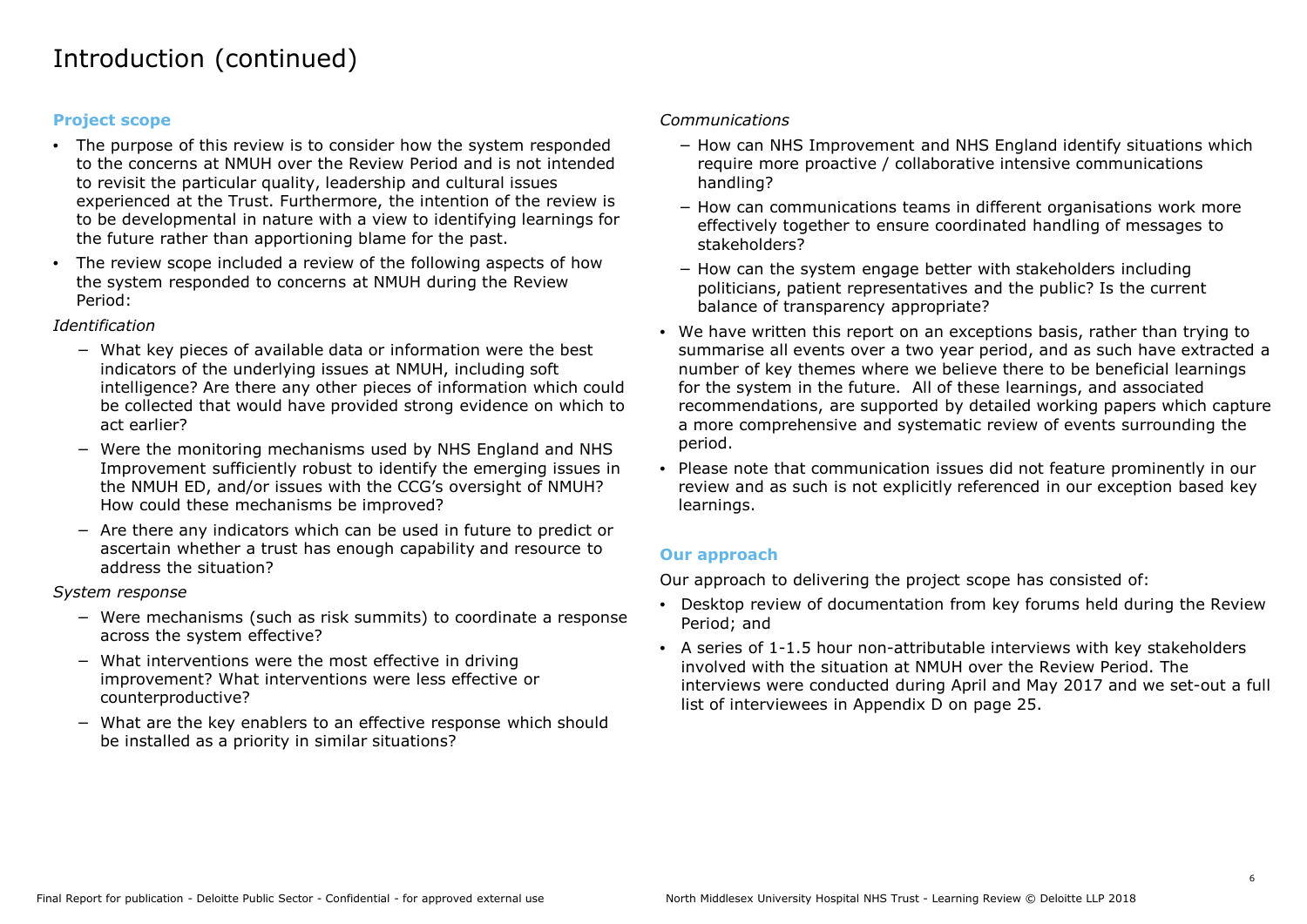# **Executive Summary**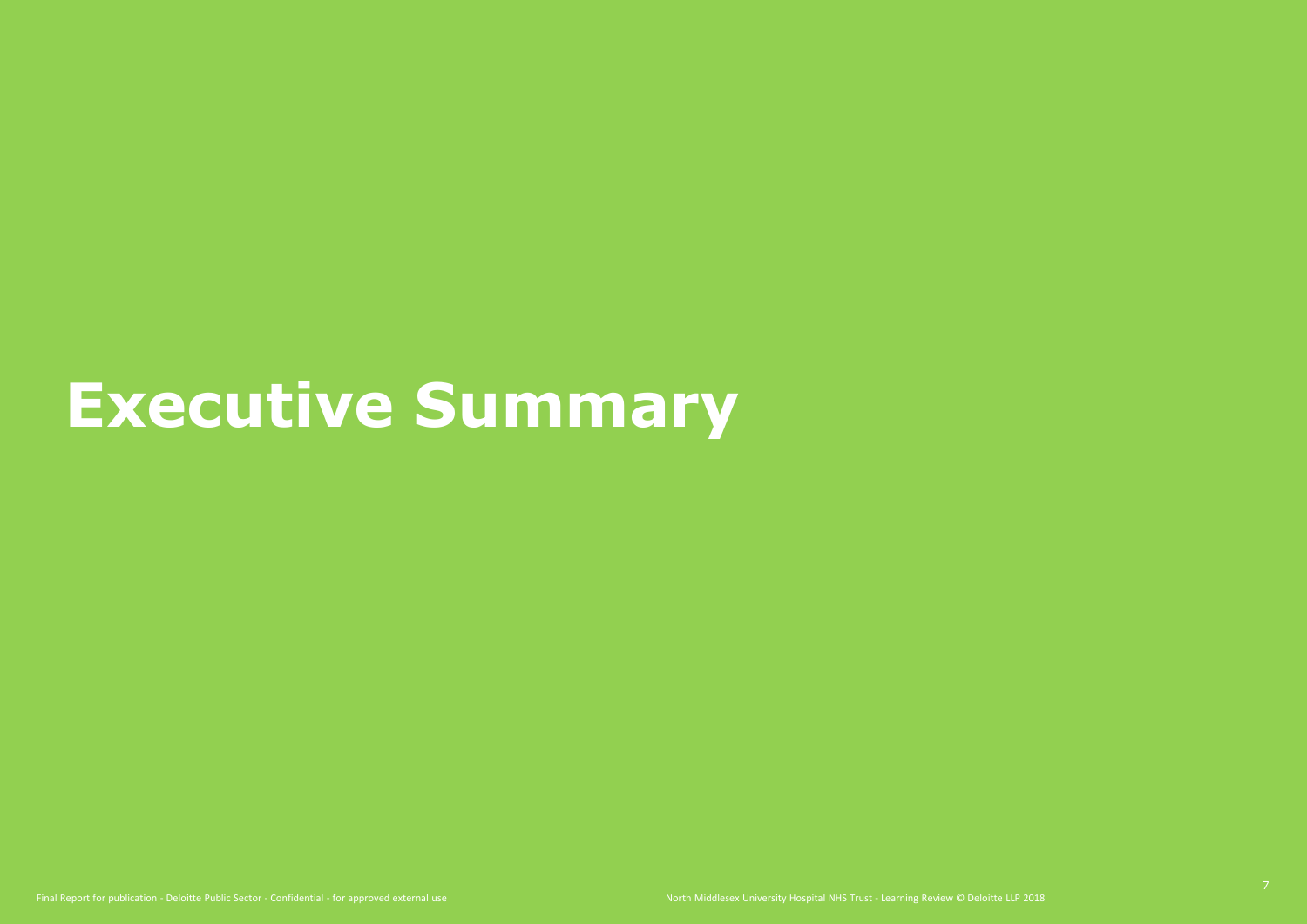## Executive Summary Key findings

**We have undertaken a learning review in relation to the system's response to events at North Middlesex University Hospital NHS Trust from June 2014 to August 2016, against the scope set out in our Contract dated 01 March 2017.**

We outline below a summary of our key recommendations. These are based on learnings drawn from the Review Period and we acknowledge that actions are already underway in the respective organisations to fully or partially address many of these recommendations.

- NHSI should reflect on whether its current resourcing model provides sufficient coverage to tackle structural issues at some of the more challenged trusts, specifically based on its experience at NMUH from around August 2015 to March 2016.
- Whilst recognising that NMUH leadership should have been more open, the system should reflect on whether it has the right balance between support and assurance post the Review Period and whether the environment incentivises failing trusts to be open and honest about their circumstances.
- The system should consider the appointment of independent chairs for cross-system forums to ensure that the outcome is based on the available information and not influenced by pressures facing individuals and their respective organisations.
- The risk summit design needs to be addressed as a priority as it proved to be ineffective in tackling the underlying issues at NMUH and fundamental weaknesses were highlighted, as outlined in our narrative.
- HEE and GMC intelligence and post-review actions, should form an integral part of intelligence monitoring by CQC and NHSI and concerns should be given the same prominence as from other regulators and Arms Length Bodies (ALBs).
- **HEE** should consider mechanisms for proactively raising the levels of awareness around its reports with other ALBs and making them more accessible through improved website navigation.
- CQC should reflect on whether its monitoring system was effectively capturing the material intelligence that was in the system during the Review Period.
- All system stakeholders should recognise there may be a need at times to formally request a re-inspection by CQC when there are fundamental concerns over quality and CQC has not responded directly.
- NHSI should consider whether its current arrangements for monitoring leadership and cultural issues at an operational level provide sufficient insight to potentially identify similar situations to NMUH in the future. Particular consideration should be given to cases where NHSI has material concerns and there has not been a CQC visit for a period of time. This should be done in the context of how NHSI could join-up with inspectorates whilst minimising duplication.
- The system should fundamentally revisit the function and format of Quality Surveillance Groups as they proved to be ineffective in the context of NMUH.
- NHSI and NHSE should consider whether the current resourcing models and contingency planning arrangements would enable a more coordinated response from NHSI and NHSE should a 'crisis' situation, similar to that in Spring 2016, arise in future.
- The system should consider how future situations could be managed in a more balanced manner to ensure that single issues are not allowed to distract ALBs and providers from the wider agenda. This should specifically consider the pressures placed on trust leadership teams to provide assurance to multiple external organisations.
- HEE and the GMC should reflect on whether their operating models could evolve to be more solutions focused, where the withdrawal of trainees would be the option of last resort.
- NHSE should reflect on whether expectations regarding the role of CCGs in managing system wide issues are clearly communicated and understood, particularly their role relative to NHSI. NHSE should also consider the benefit in refining the terms of reference for CQRG type committees to enable a more strategic focus.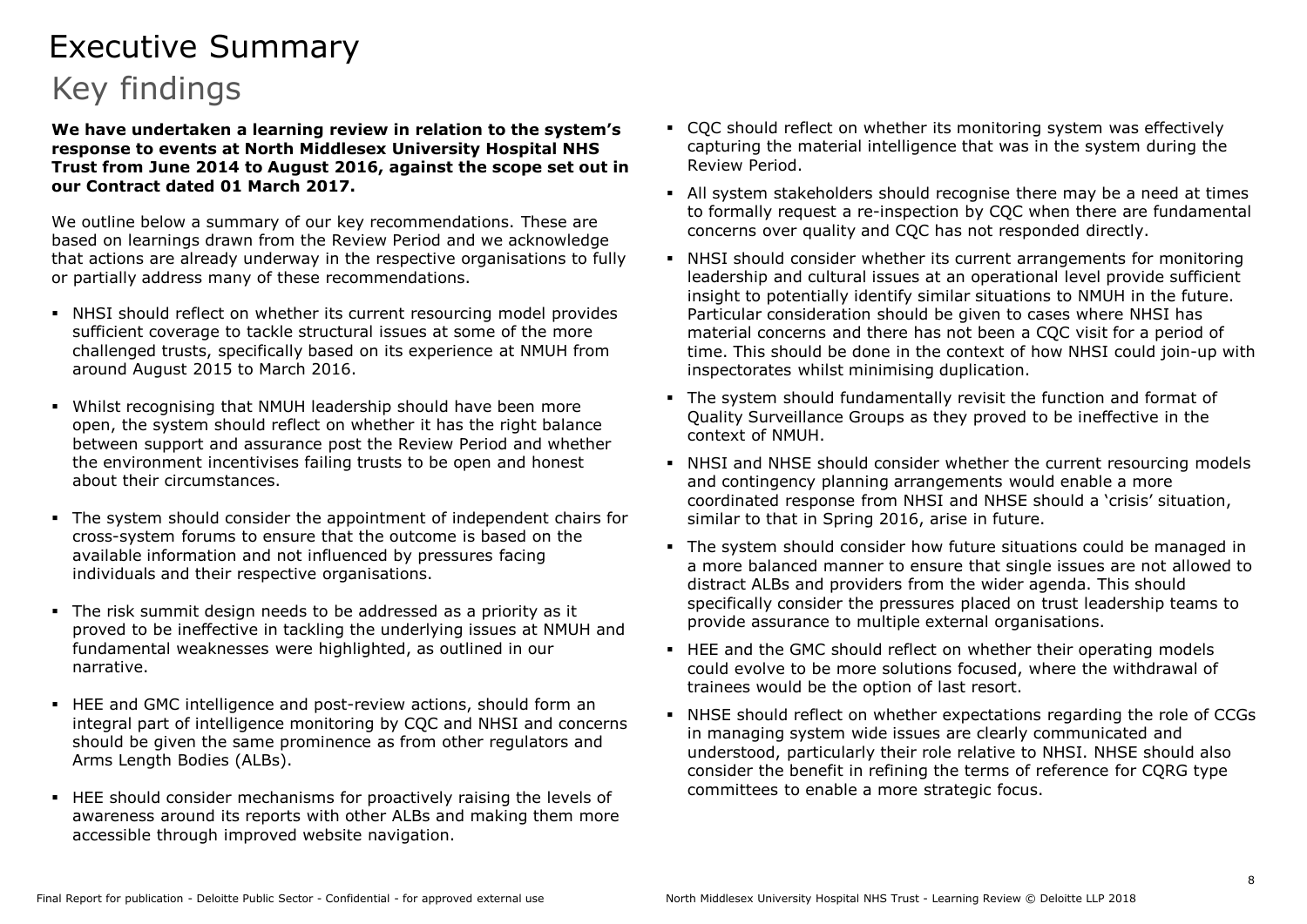# **Detailed findings**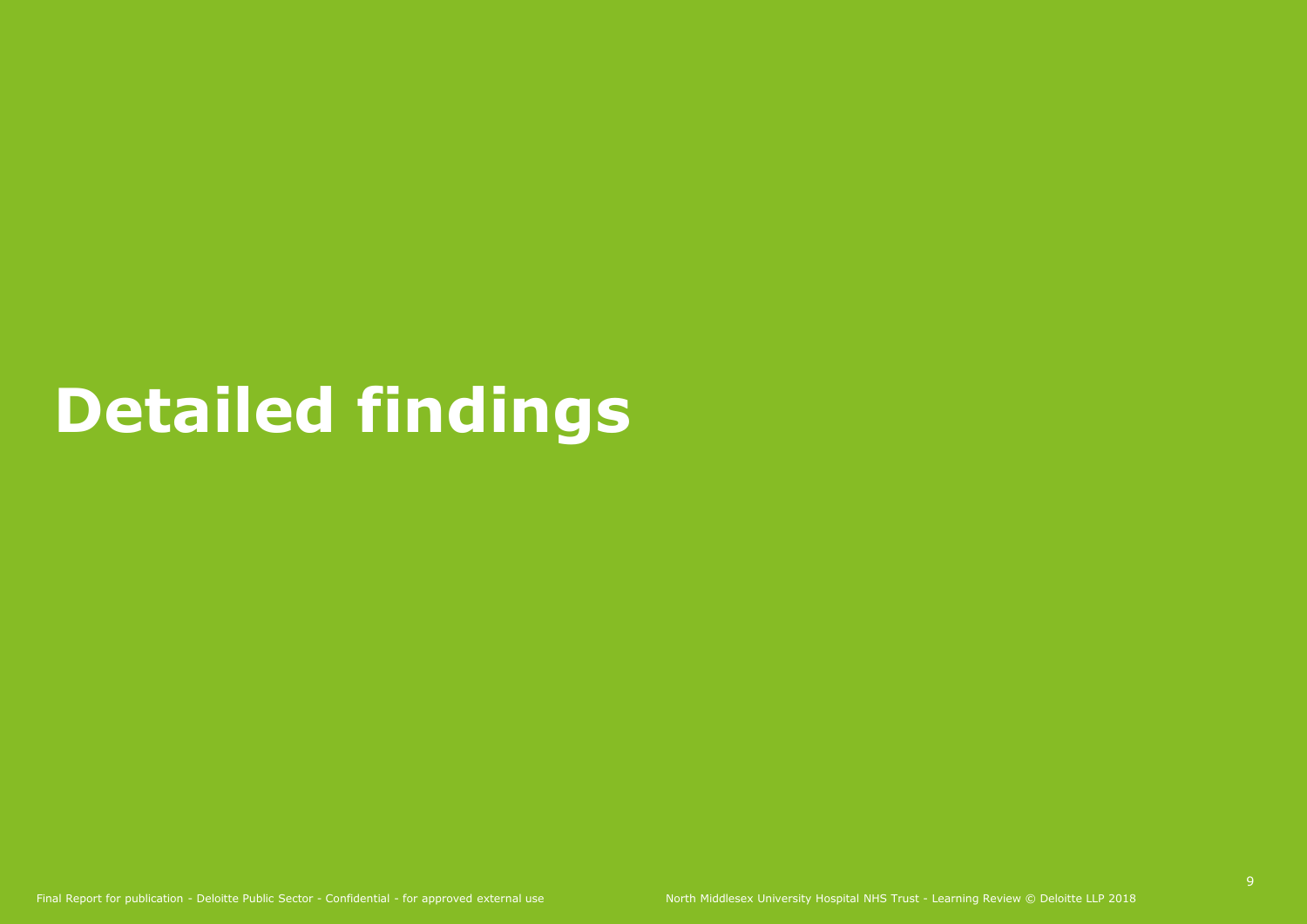## Detailed findings

Our key learnings and recommendations are set-out below.

## **1. Addressing leadership issues**

**Learning 1a:** External stakeholders, and the TDA (NHSI from 1 April 2016) in particular, should have taken more concrete steps during 2015 to address the known leadership issues at NMUH and to support the Trust. We recognise that there were resource constraints at the TDA but, in our view, there was also a lack of appetite to tackle the issues.

R1 – NHSI should reflect on whether its current resourcing model provides sufficient coverage to tackle structural issues at some of the more challenged trusts, specifically based on its experience at NMUH from around August 2015 to March 2016.

- The leadership issues facing the NMUH Emergency Department and at Board level were at the heart of the problems experienced at the Trust during the Review Period. These issues were well-known at the Trust and there was good awareness externally. In addition, there are numerous examples of the Trust and CCGs flagging concerns with the TDA and NHSE in relation to leadership within ED as well as problems at the Board level.
- There is a strongly held view across interviewees that the appropriate level of support was not provided by external stakeholders to help NMUH tackle these leadership issues. Specifically, the TDA as the primary regulator, could have taken more concrete steps in 2015 to address the known issues at NMUH.
- It is recognised that there were capacity constraints at the TDA during 2015 and that the resourcing model impacted on its ability to provide effective support at this point in time. However, there is a view that there was also a lack of appetite at the TDA to tackle the issues given competing pressures at other NHS trusts in London.

**Learning 1b**: NMUH should have been more explicit regarding the scale of the problems it was facing and asked for more specific help at an earlier stage rather than being defensive and giving the impression that action plans were addressing the issues. However, the regulatory environment did not promote a culture that incentivises open and honest behaviours.

R2 – Whilst recognising that NMUH leadership should have been more open, the system should reflect on whether it has the right balance between support and assurance post the Review Period and whether the environment incentivises failing trusts to be open and honest about their circumstances.

- Whilst the Trust did not necessarily conceal the leadership and cultural issues it was experiencing, it did have a tendency to understate the full extent of the issues and there were opportunities for the Trust to have been more open and transparent in terms of making the issues absolutely clear to external stakeholders. In particular, the Trust is described as having a tendency to explain issues away, could be defensive to challenge, be unaccepting of support and would provide assurances to external stakeholders that the issues were being addressed through detailed action plans. A more explicit approach to the TDA/NHSI from NMUH would likely have provoked a more robust response to tackling the situation.
- However, the regulatory environment is considered by many interviewees to be assurance based and unsympathetic towards failing organisations. This has in-turn created a culture and operating environment that is not conducive to promoting open and honest discussions between providers and regulators.

## **2. The effectiveness of key system forums**

**Learning 2a:** The response of the system to a range of material quality concerns in July/August 2015 was not commensurate with the information available and the outcome was perceived by a number of interviewees to have been unduly influenced by capacity constraints at regulators and that that an independent perspective may have been helpful.

R3 - The system should consider the appointment of independent chairs for cross-system forums to ensure that the outcome is based on the available information and not influenced by pressures facing individuals and their respective organisations.

• One of the most critical points in the Review Period are the events surrounding the 13 August 2015 extended round table and the prior intelligence sharing meeting on 31 July 2015, where the system was presented with a significant opportunity to address quality issues at NMUH but did not take it.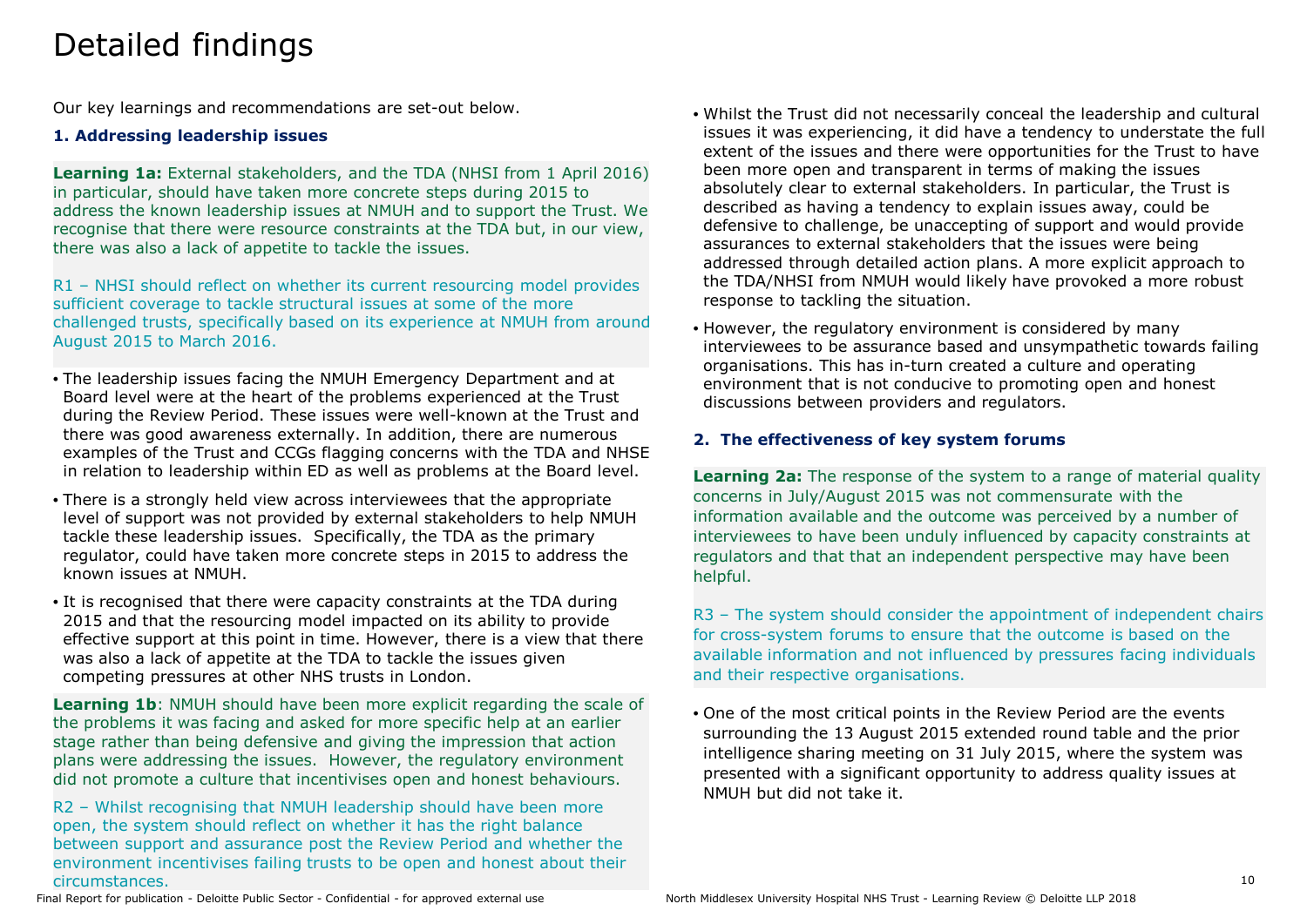## **2 The effectiveness of key system forums (continued)**

- Participants at the intelligence sharing meeting, chaired by HCCG and the TDA, included NHSE, CQC, HEE, ECCG and Enfield Council. The issues included on the agenda were wide ranging, including: anaesthetic trainee concerns; A&E trainee concerns; GMC trainee survey showing a strong negative outlier in anaesthetics and emergency medicine for the past 4 years; A&E FFT was the worst in London during Q4; CQC national patient survey A&E shows the Trust in the bottom 20% on many questions; complaints management issues; maternity FFT showed poor feedback in antenatal; serious incident investigations process issues, including poor quality reports and poor deadline keeping; CQC 2014 inpatient survey was worse on 10 domains compared with the previous year; a number of 2 week wait cancer breaches; higher mortality on May dashboard; CQC intelligent monitoring showing five elevated risks; and concerns about effectiveness of senior leadership, including how well sighted the Board was on the situation.
- In our view, the system response following the 31 July 2015 intelligence sharing meeting was not commensurate with the scale of quality issues presented, even allowing for dilution of the HEE intelligence discussed below. Furthermore, strong warnings from senior clinicians were not heeded. Comments at the meeting included: *"If asked whether this Trust could be the next Mid Staffs, I would not be able to say no.";* and *"If asked by a patient what we did when we had all of this information, I want to be able to say we took it very seriously and took action quickly."*
- The 13 August extended round table, chaired by NHSE, subsequently lacked impact, not helped by the fact that HEE and CQC were not invited due to an administrative error, and the outputs were inadequate and ultimately ineffective. The forum also placed too much reliance on actions provided by the Trust for assurance.
- Interviewees indicated that the outcome from these meetings may have been influenced by competing priorities at other challenged London trusts. There is a widely held view that the system could have benefited from a more objective perspective from an independent chair of these key forums.

Learning 2b: The Risk summit and extended round table design proved to be ineffective forums given the number of people, format and size of agenda. They also place too much reliance on assurance and action plans from the Trust.

R4 – The risk summit design needs to be addressed as a priority as it proved to be ineffective in tackling the underlying issues at NMUH and fundamental weaknesses were highlighted, as outlined in our narrative.

- In addition to the points discussed above, the 8 February 2016 risk summit was drawn into focusing on ED performance and while some concrete actions came out of the meeting, too much reliance was placed on Trust action plans and the meeting did not focus on leadership and cultural issues.
- Overall, the key stakeholder events proved to be ineffective at crystallising the underlying problem and agreeing an appropriate response. In particular, they highlighted a number of weaknesses in the risk summit model including: too many people around the table; too wide an agenda; difficulty in keeping discussion focused; and too much of a variation in the level of understanding around the table.
- We understand that the National Quality Board has recently carried out a review of the quality architecture and made recommendations in relation to risk summits.

## **3. Maximising the value from HEE and GMC intelligence**

**Learning 3a**: The system did not place sufficient emphasis and value on HEE and GMC intelligence in July/August 2015, to the extent that it missed a significant opportunity to crystallise the scale of the cultural and leadership challenges at NMUH.

R5 – HEE and GMC intelligence and post-review actions, should form an integral part of intelligence monitoring by CQC and NHSI and concerns should be given the same prominence as from other regulators and Arms Length Bodies (ALBs).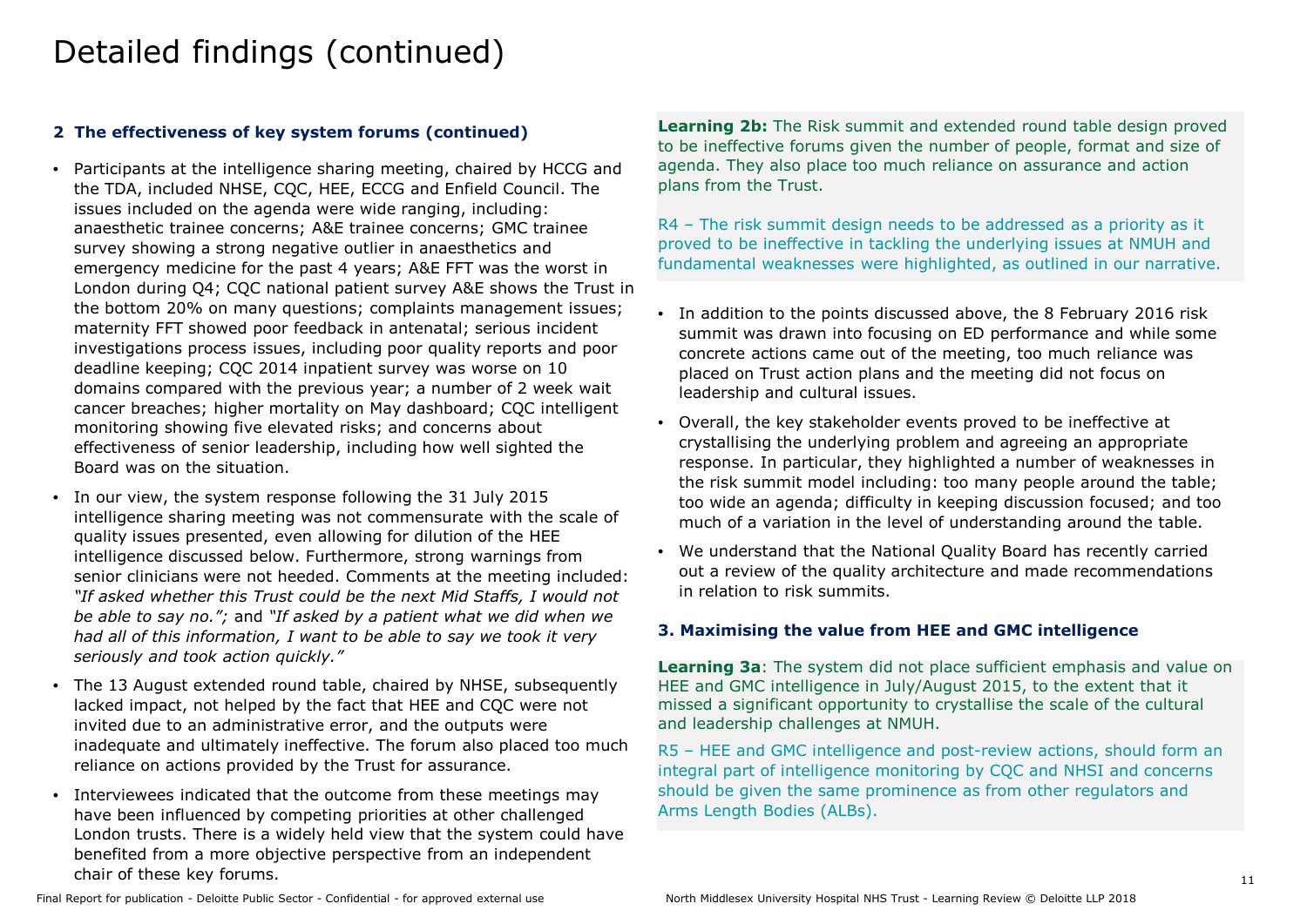## **3. Maximising the value from HEE and GMC intelligence (continued)**

- In the absence of a CQC inspection, HEE and the GMC were the main external organisation to directly access 'sentiment' on the front line of ED at NMUH from June 2014 through to April 2016.
- Intelligence from the 1 July 2015 'Conversation of Concern' visit was one of the strongest indicators throughout the Review Period that there were fundamental leadership and cultural issues in ED, for example:
	- o *"The visit team found that 15 out of the 18 trainees met by the visit team reported having to deal with situations beyond their competence without appropriate supervision on a regular basis"*
	- o *"The FY2 trainees advised that they would neither recommend the ED to friends and family, nor for training to a colleague"*
- This intelligence did not gain sufficient prominence at the 31 July 2015 intelligence sharing meeting or the 13 August 2015 extended round table. This was partly due to it being consolidated with a wide range of agenda items but, also, due to HEE not having the same status as other organisations and, as such, the intelligence not carrying as much 'weight'.
- We note that a national bi-monthly meeting with HEE/GMC/CQC/NHSI/NHSE in attendance, and chaired by the Chief Inspector of Hospitals, has been established post Review Period.

**Learning 3b**: The conclusion of a "critical" review by Dr Simon Eccles was shared with the key system stakeholders in October 2015 but no direct action was taken in response thus presenting another missed opportunity for the system.

• A Trust initiated review into ED case summaries was conducted by Dr Simon Eccles on 7 September 2015, in direct response to the HEE report. This report concluded *"it is quite clear that you have a serious issue with the culture in the ED and the conduct and capability of some staff."*

• This review was conducted by an NHSE representative and the conclusion, although not the report, was shared with the TDA, CQC, HEE and HCCG on 13 October 2015 but was not raised in any subsequent forums, based on our review of minutes.

**Learning 3c**: HEE did not push its intelligence as assertively after the 1 July 2015 visit as it subsequently did post the March 2016 visit, with limited impact between the two visits. Furthermore, HEE reports are not easily accessible, even though they are technically published.

R6 – HEE should consider mechanisms for proactively raising the levels of awareness around its reports with other ALBs and making them more accessible through improved website navigation.

- HEE shared their intelligence with NHSE and the TDA directly after the 1 July 2015 visit, as well as at the 31 July 2015 meeting. However, in retrospect, it could have been more assertive, as we are not aware of HEE subsequently escalating this issue again with the system until March 2016. However, we recognise the assurance HEE was receiving via the Trust action plan and that an informal visit by HEE in November 2015 gave system partners some assurance of progress.
- The publication of HEE reports is also sub-optimal with low levels of awareness and difficulties in navigating the website they are published on.

#### **4. CQC response to quality concerns**

**Learning 4a** – There was enough intelligence in the system during 2015 to alert CQC to the fact that there were significant quality issues at the Trust and there was opportunity for CQC to have re-inspected before April 2016.

R7– CQC should reflect on whether its monitoring system was effectively capturing the material intelligence that was in the system during the Review Period.

CQC was aware of the fact that there were problems in ED at the time of the August 2014 inspection with ED rated requires improvement and concerns raised regarding culture.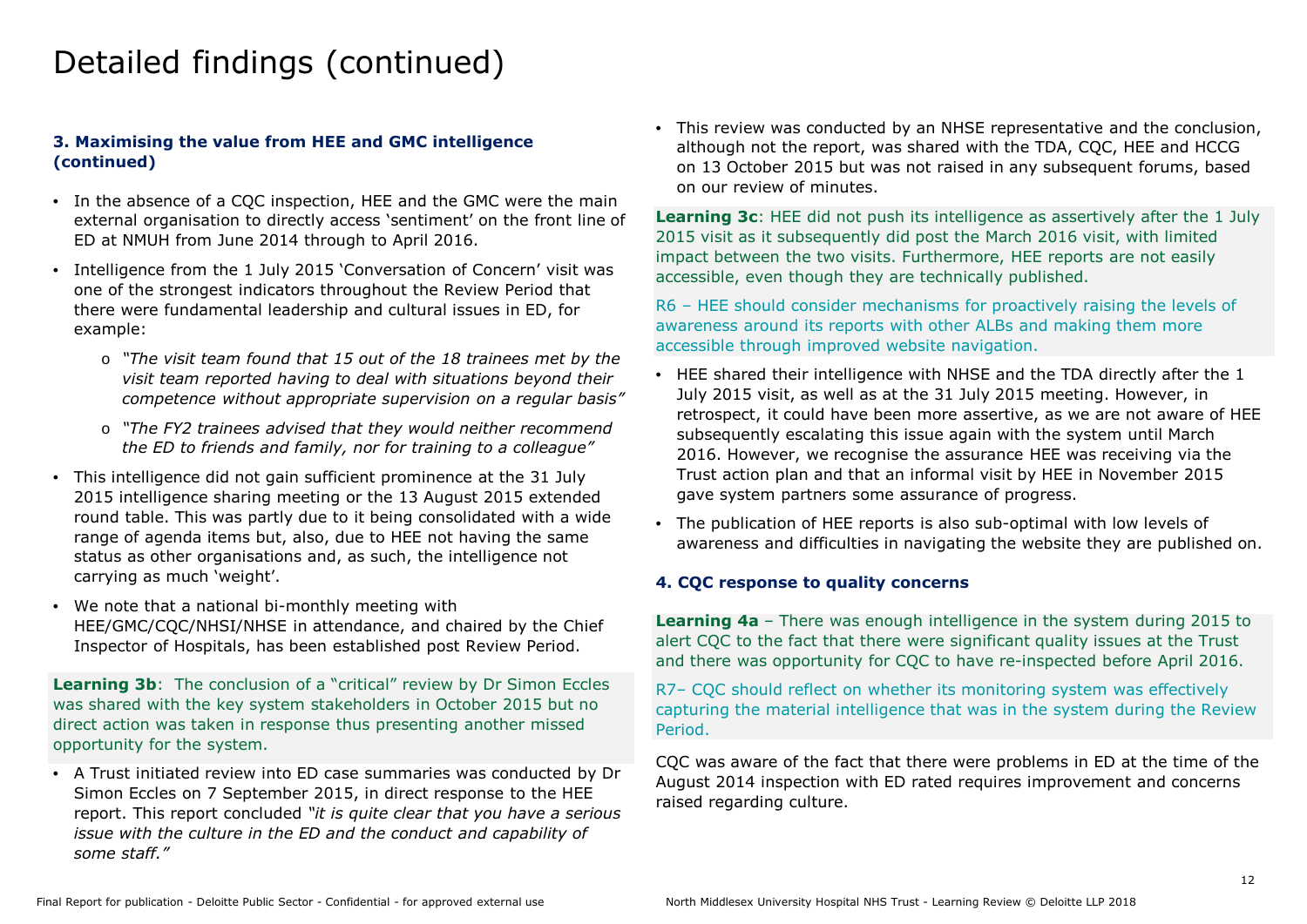## **4. CQC response to quality concerns (continued)**

- The CQC intelligence report in July 2014 reported a total of seven risks, of which one was labelled an 'elevated risk' and none of these risks concerned the NMUH ED. In contrast, in May 2015 a total of 22 risks were identified of which five were on the 'elevated category'. Six of the risks related to ED.
- CQC was present at the 3 July 2015 Quality Assurance Meeting and the 31 July 2015 intelligence sharing meeting. The quality concerns raised in these meetings were wide ranging and material. The conclusions from the Dr Simon Eccles review were also shared with CQC.
- CQC decided to re-inspect in April 2016 following a letter directly from the CEO of HEE to the CEO of CQC. Whilst recognising the constraints on CQC resourcing during the Review Period, we are of the view that the intelligence available during 2015 should have alerted CQC to the fact that there were material quality issues at the Trust and there was opportunity for a re-inspection prior to April 2016.

**Learning 4b:** COC was not formally asked to re-inspect by any organisation until after the HEE visit in March 2016. There was enough concern in the system to have prompted others to formally warn CQC prior to this point and the experience highlights the importance of expressly outlining concerns between regulators rather than relying on them interpreting the data.

R8 – All system stakeholders should recognise there may be a need at times to formally request a re-inspection by CQC when there are fundamental concerns over quality and CQC has not responded directly.

• We are not aware of any direct requests for CQC to re-inspect until after the March 2016 HEE visit and this experience highlights the importance of expressly raising concerns with CQC rather than assuming they will interpret the indicators.

## **5. Accessing soft intelligence**

**Learning 5:** NHSI, NHSE and CCGs are too reliant on COC, and HEE in this case, to provide them with softer intelligence regarding what is actually happening on the ground. NHSI in particular would benefit from a greater level of scrutiny at the operational level as part of its ongoing operations.

R9 – NHSI should consider whether its current arrangements for monitoring leadership and cultural issues at an operational level provide sufficient insight to potentially identify similar situations to NMUH in the future. Particular consideration should be given to cases where NHSI has material concerns and there has not been a CQC visit for a period of time. This should be done in the context of how NHSI could join-up with inspectorates whilst minimising duplication.

- The TDA/NHSI tended to operate at Board level during the Review Period and therefore relied on assurance from the Board and intelligence from inspectorates, such as CQC or other bodies, regarding organisational leadership and cultural issues. Similarly CCGs, and therefore NHSE, also relied on assurances from senior trust leaders and had limited opportunity to access the operational level. The situation at NMUH was exacerbated by a breakdown in openness and trust between the Trust and CCGs.
- CQC did not inspect the Trust from June 2014 to April 2016. Therefore, HEE found itself in a unique situation where it was one of the few organisations with close access to the operational level at NMUH for nearly a two year period.
- Whilst this dynamic highlights the value of HEE data in the absence of a CQC inspection, it also demonstrates the reliance key system stakeholders, particularly the TDA/NHSI, placed on CQC for 'softer intelligence' during the Review Period. In addition, it reinforces the need for other organisations, specifically NHSI and CCGs, to proactively seek direct assurance independent of CQC, especially in the context of a trust they are worried about which has not been inspected for a period of time.
- We note that NHSI and CQC have published a joint leadership framework and assessment process post the Review Period.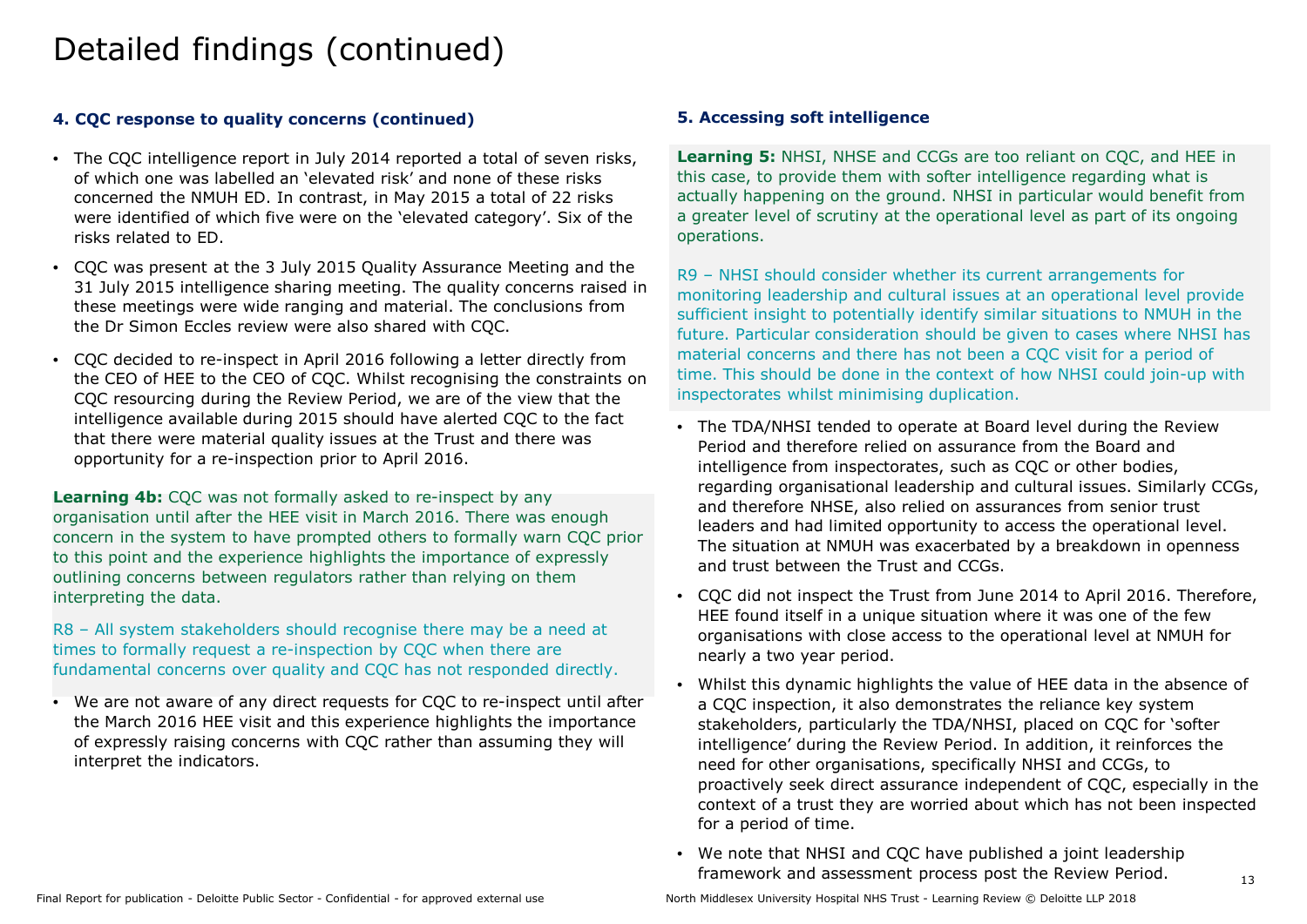## **6. Quality Surveillance Group (QSG) effectiveness**

**Learning 6:** Quality Surveillance Groups were ineffective in tackling system wide issues in the context of NMUH and stakeholders question their value in the current form.

R10 - The system should fundamentally revisit the function and format of Quality Surveillance Groups as they proved to be ineffective in the context of NMUH.

- Quality Surveillance Group (QSG) meetings have been universally described by stakeholders as being an ineffective forum for appropriately tackling crosssystem issues due to a number of factors. In particular, they are described as having been ineffective in relation to resolving the quality issues at NMUH.
- Weaknesses in the format cited by interviewees include too many people; meeting too regularly at different levels; having too much variability and inconsistency in attendees; not being a forum for frank discussion and generally lacking focus and clarity over follow-up.
- We note that the review of the quality architecture by the National Quality Board described above included a review of QSG.

## **7. System response to the March 2016 HEE visit**

Learning 7: The perception from numerous interviewees was that the system was initially slow in reacting to HEE and GMC concerns in March 2016 to the extent that it was nearly a month before CQC did its unannounced visit and apparently HEE and the GMC spent several weeks debating with NHSE over the appropriate response. In retrospect, the HEE concerns were valid and there should have been a more immediate response from the system.

### See R5 (p11).

• The 15/16 March 2016 HEE quality visit highlighted similar staffing, leadership and cultural issues in ED to those identified previously in July 2015 and indicated that the previous action plan had not led to improvements.

- The HEE and GMC response was robust this time around and HEE and the GMC were highly proactive with regards to informing stakeholders of their serious concerns. The concerns were so material that HEE and the GMC warned that they were prepared to remove trainees, and the approval for the Trust to train in the ED at NMUH, respectively.
- The unannounced CQC visit took place on 14 April 2016 where similar leadership and cultural issues were observed and ED was rated inadequate.
- System action began to build momentum during this period although we understand from interviewees that CQC did not respond immediately and the unannounced inspection was a consequence of a CEO to CEO letter. NHSE and NHSI were described as initially being dismissive of HEE concerns. There was a sense that the system was responding to a threat rather than to concerns.

#### **8. Regulator responsibilities and contingency planning**

**Learning 8a:** The situation following the HEE visit further highlighted challenges with the NHSI resourcing model but also exposed a level of ambiguity over the respective roles and responsibilities of NHSI and NHSE in such a situation. Specifically, whilst recognising that NHSE assumed the lead role in the context of resilience planning, there are numerous accounts from interviewees that this arrangement was also influenced by resourcing constraints at NHSI and 'strong characters' at NHSE.

**Learning 8b:** There was not a formal contingency plan in place to respond to the situation which required a level of improvisation and also led to some resistance from the Trust.

R11 – NHSI and NHSE should consider whether the current resourcing models and contingency planning arrangements would enable a more coordinated response from NHSI and NHSE should a 'crisis' situation, similar to that in Spring 2016, arise in future.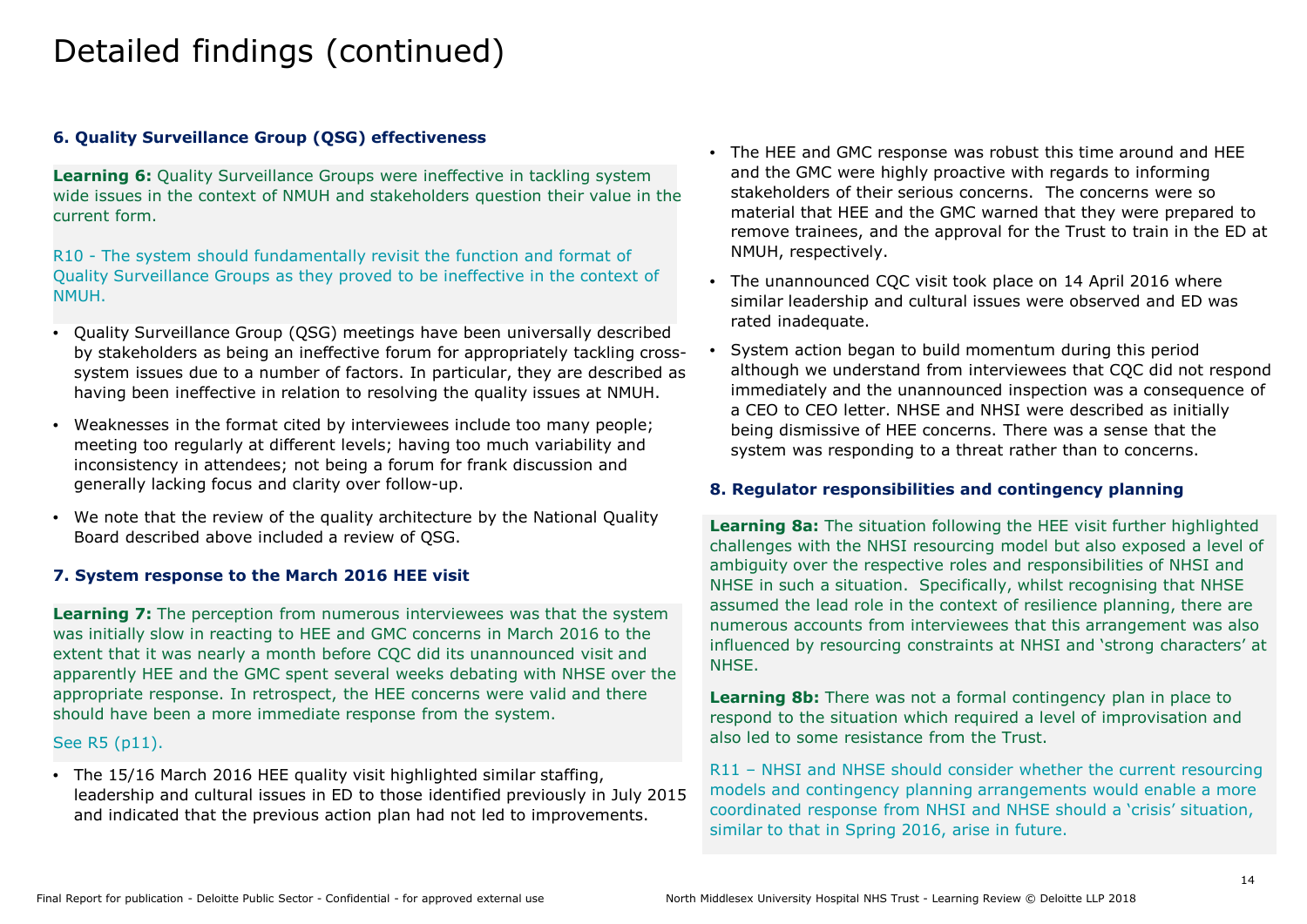### **8. Regulator responsibilities and contingency planning (continued)**

- NHSE assumed a primary leadership role in managing the system response to the resilience problems associated with the potential withdrawal of trainees. This was a pragmatic solution given a resourcing differential between NHSE and NHSI. Executive leadership responsibility was not formally agreed but is described as happening more naturally given capacity constraints at NHSI and 'strong characters' at NHSE. While it was probably the best alternative at the time, the informal nature of the arrangements highlights a significant level of ambiguity over the respective roles of NHSI and NHSE in circumstances of this nature.
- In addition, there was not a formal protocol in place to respond to such a 'crisis' situation and therefore required a level of improvisation and also led to some resistance from the Trust given the absence of any protocol.
- We have been informed that NHSI and NHSE collaboration in London has improved as the respective organisations mature but understand there are still some ambiguities which can occasionally lead to tensions.

#### **9. Addressing the root causes**

**Learning 9:** The system focus on attracting doctors became allconsuming for several months to the extent that there was less focus from ALBs and the Trust on the more fundamental leadership and cultural issues until July/August 2016.

R12 – The system should consider how future situations could be managed in a more balanced manner to ensure that single issues are not allowed to distract ALBs and providers from the wider agenda. This should specifically consider the pressures placed on trust leadership teams to provide continuous assurance to multiple external organisations.

- Whilst the HEE and GMC intervention started a process which ultimately led to fundamental changes in leadership at the Trust, the primary focus for four months was on addressing a single issue in relation to medical staffing levels. In many ways, this was a distraction from the wider leadership and cultural issues at Board, which went unresolved for a number of months. The Trust specifically describes the significant distraction events had on leadership time given the need to consistently provide assurance to the GMC and HEE in particular.
- We understand that NHSI commissioned a governance review which was conducted in June 2016 and ultimately supported the Trust with a transition in CEO and Director of Nursing post holders in August 2016.

### **10. Withdrawing trainees**

collaborative and supportive manner with trusts and other regulators<br>long before reaching this point. **Learning 10:** HEE and GMC clearly played a critical role in resolving the situation at NMUH but there is a widespread view across stakeholders interviewed that the withdrawal of trainees should be the 'nuclear option' and that HEE and the GMC need to work in a more long before reaching this point.

R13 – HEE and the GMC should reflect on whether their operating models could evolve to be more solutions focused, where the withdrawal of trainees would be the option of last resort.

- HEE and the GMC played an instrumental role in highlighting the extent of the problems at NMUH and these would invariably have continued for a longer period had they not intervened in the way that they did.
- HEE and the GMC have been described as not being particularly solution focused organisations and can at times be too willing to pull trainees out of organisations.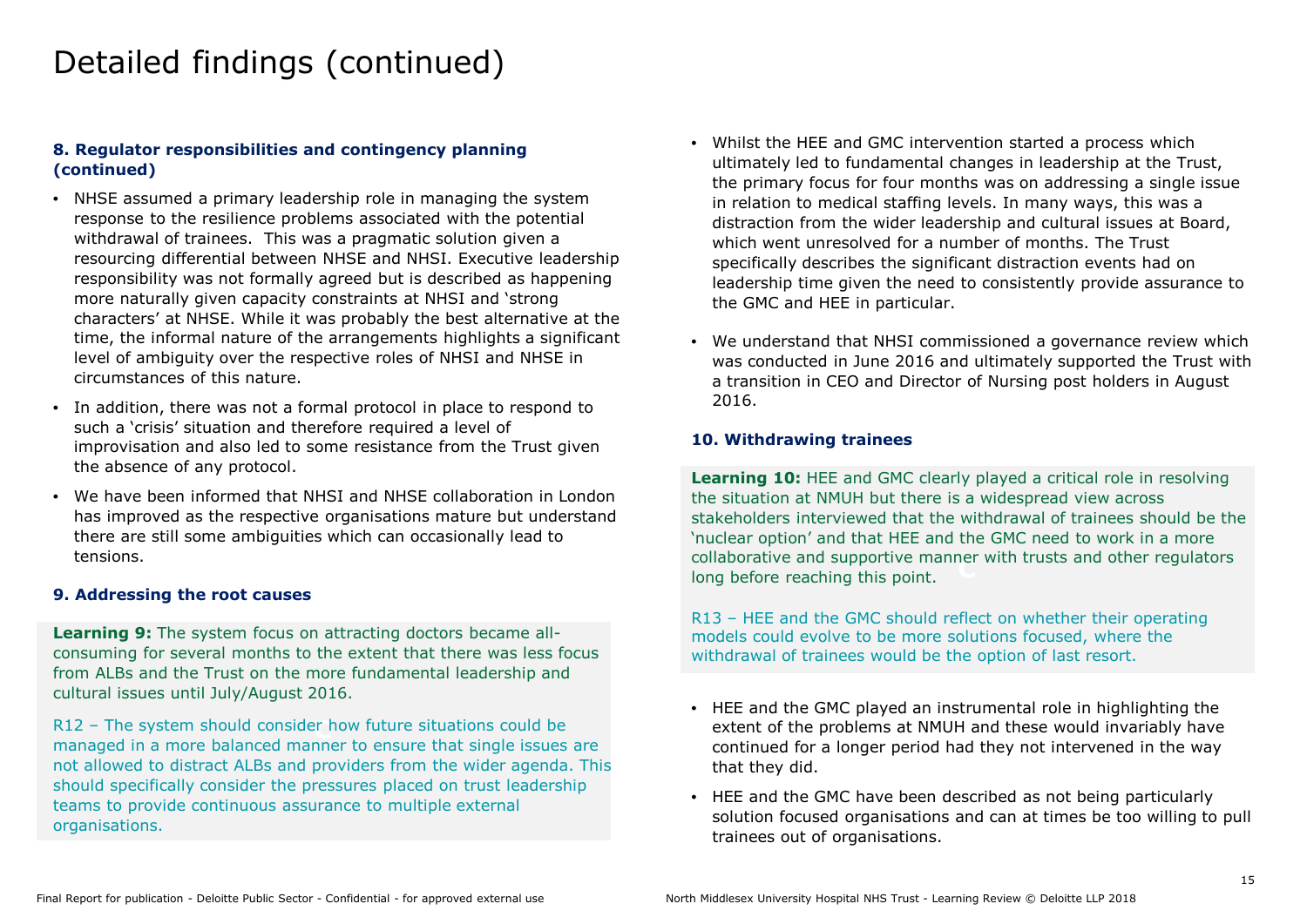### **10. Withdrawing trainees (continued)**

- The experience at NMUH has raised the profile of HEE and GMC intelligence and it is now more closely integrated with other regulators and ALBs. It is therefore likely that any future issues will be resolved in a collaborative way long before there is a need to withdraw trainees. However, there is a consensus across stakeholders that HEE and the GMC should relegate the option of withdrawing trainees to one of last resort as opposed to it being used as a regular lever.
- Our discussions with HEE and the GMC suggest that they too see this as an instrument of last resort but that it was the only material lever left available to them to use as they "*were not being listened to*".

## **11. Expectation on CCGs in relation to system issues**

**C** situations similar to the one at NMUH. **Learning 11** – Expectations placed on HCCG by NHSE were unrealistic under the circumstances and HCCG was forced into a role to compensate for weaknesses at the TDA/NHSI. HCCG came under a level of criticism undeservedly in our opinion. However, there may be scope in future for the terms of reference for committees such as CQRG to be refined to allow them to take on a more strategic role in identifying and managing

R14 – NHSE should reflect on whether expectations regarding the role of CCGs in managing system wide issues are clearly communicated and understood, particularly their role relative to NHSI. NHSE should also consider the benefit in refining the terms of reference for CQRG type committees to enable a more strategic focus.

Haringey CCG was placed in a central role during the Review Period and came under some criticism subsequently for its role in handling the situation. While there are aspects that HCCG could have handled differently with hindsight, stakeholders interviewed have been positive regarding HCCGs contribution and the CCG appears to have been the most proactive organisation during the early stages of the Review Period.

- The experience of HCCG raises a fundamental question regarding expectations placed on CCGs vis-a-vis regulators, and NHSI in particular, in relation to the coordination and management of issues at provider organisations.
- We do however note that the most regular forum for considering quality issues at NMUH during the Review Period was the Clinical Quality Review Group, which was chaired by HCCG. Membership of this forum included senior representatives from HCCG, ECCG and the Trust, and there was regular attendance from the TDA/NHSI. Whilst we recognise that the primary focus of this forum was on managing operational and contract issues, there would be benefit in NHSE and the respective CCGs reflecting on whether committees of this nature could be refined to help identify more strategic issues at other trusts in future.

## **12. The ongoing situation at NMUH**

remain and therefore the system should not become complacent as the **Learning 12:** The system response to events led to a positive outcome at NMUH but it is important to recognise that the underlying issues job is only partially done. Sustainable change will take time and the Trust will require ongoing support.

• Events around the HEE and GMC situation led to a period of change which appears to have had a positive impact on leadership and culture at the Trust. However, there is a sense that while the situation surrounding medical rotas and support for trainees has been addressed, cultural issues, and other issues, continue to exist to the extent that the situation is described as "fragile". It is critical in our view that there is recognition that the Trust remains vulnerable and that addressing the cultural issues in particular will take a significant period of time. It is therefore important that the system continues to provide support to NMUH, in addition to performing its assurance role.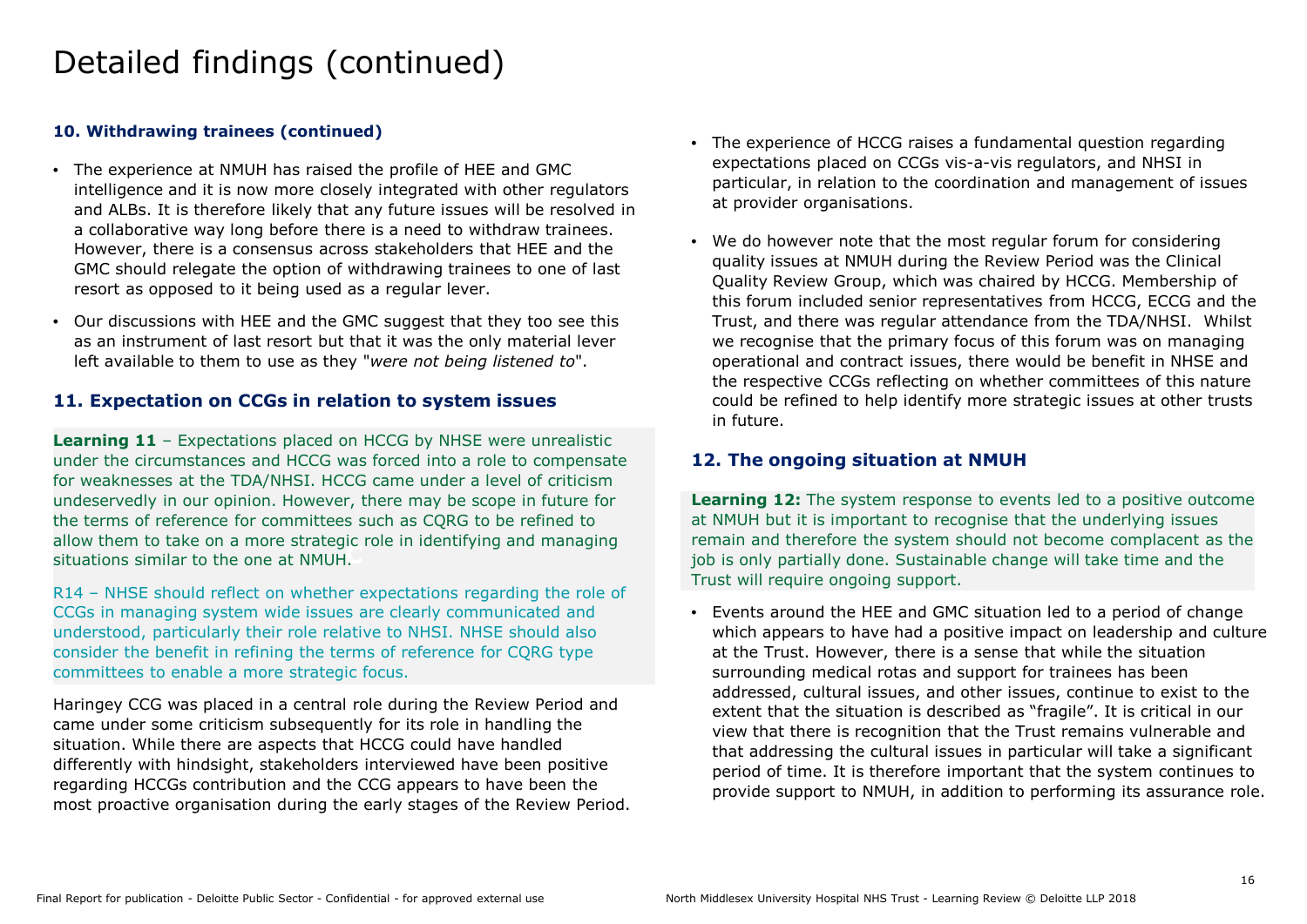# **Appendix 1:** Summary of learnings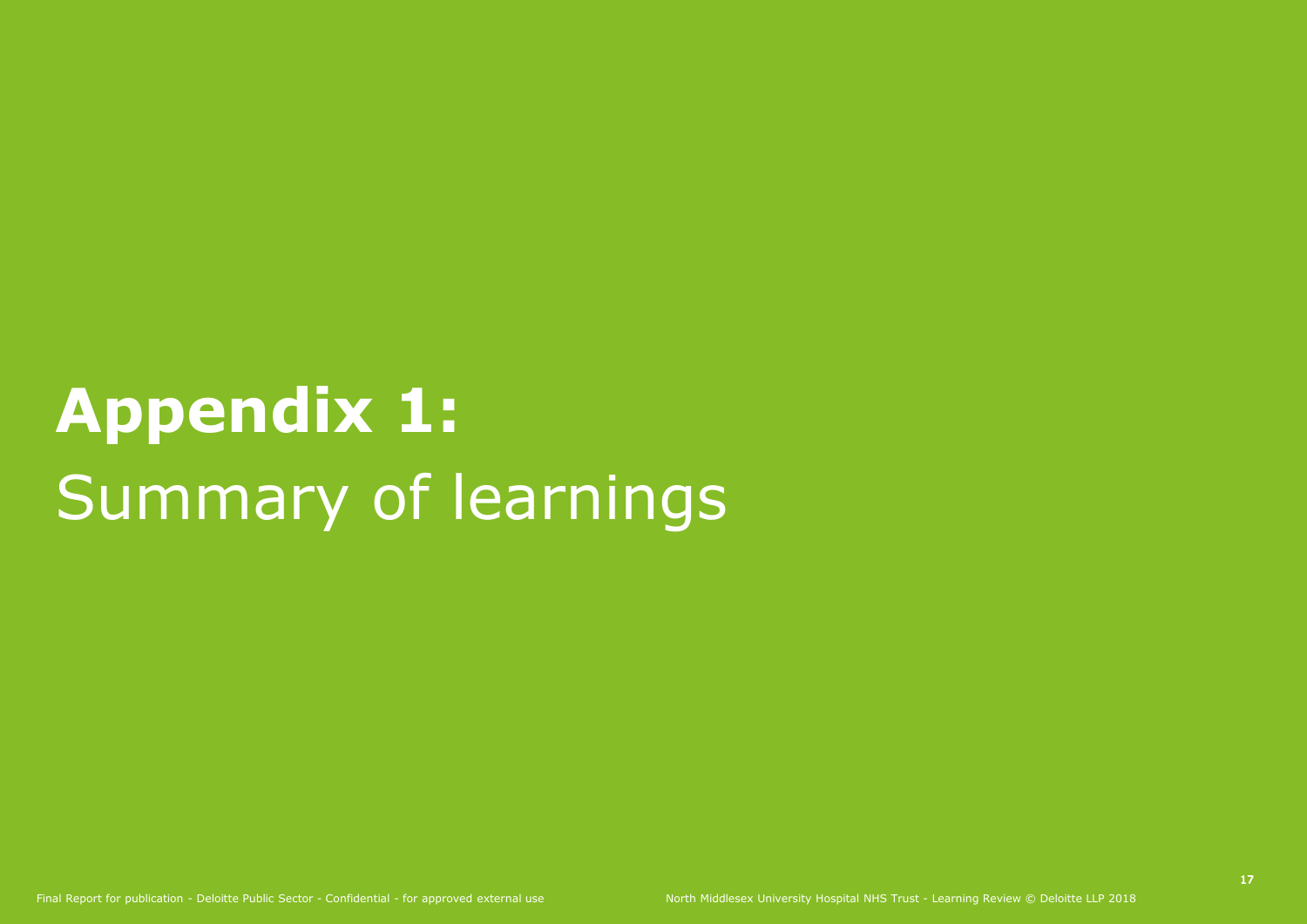## Appendix 1 - Summary of Learnings

| Ref. | <b>Learning</b>                                                                                                                                                                                                                                                                                                                                                           |
|------|---------------------------------------------------------------------------------------------------------------------------------------------------------------------------------------------------------------------------------------------------------------------------------------------------------------------------------------------------------------------------|
| L1a  | External stakeholders, and the TDA (NHSI from 1 April 2016) in particular, should have taken more concrete steps<br>during 2015 to address the known leadership issues at NMUH and to support the Trust. We recognise that there were<br>resource constraints at the TDA but, in our view, there was also a lack of appetite to tackle the issues.                        |
| L1b  | NMUH should have been more explicit regarding the scale of the problems it was facing and asked for more specific<br>help at an earlier stage rather than being defensive and giving the impression that action plans were addressing the<br>issues. However, the regulatory environment did not promote a culture that incentivises open and honest behaviours.          |
| L2a  | The response of the system to a range of material quality concerns in July/August 2015 was not commensurate with<br>the information available and the outcome was perceived by a number of interviewees to have been unduly influenced<br>by capacity constraints at regulators and that that an independent perspective may have been helpful.                           |
| L2b  | The Risk summit and extended round table design proved to be ineffective forums given the number of people, format<br>and size of agenda. They also place too much reliance on assurance and action plans from the Trust.                                                                                                                                                 |
| L3a  | The system did not place sufficient emphasis and value on HEE and GMC intelligence in July/August 2015, to the<br>extent that it missed a significant opportunity to crystallise the scale of the cultural and leadership challenges at<br>NMUH.                                                                                                                          |
| L3b  | The conclusion of a "critical" review by Dr Simon Eccles was shared with the key system stakeholders in October 2015<br>but no direct action was taken in response thus presenting another missed opportunity for the system.                                                                                                                                             |
| L3c  | HEE did not push its intelligence as assertively after the 1 July 2015 visit as it subsequently did post the March 2016<br>visit, with limited impact between the two visits. Furthermore, HEE reports are not accessible even though they are<br>technically published.                                                                                                  |
| L4a  | There was enough intelligence in the system during 2015 to alert CQC to the fact that there were significant quality<br>issues at the Trust and there was opportunity for CQC to have re-inspected before April 2016.                                                                                                                                                     |
| L4b  | CQC was not formally asked to re-inspect by any organisation until after the HEE visit in March 2016. There was<br>enough concern in the system to have prompted others to formally warn CQC prior to this point and the experience<br>highlights the importance of expressly outlining concerns between regulators rather than relying on them interpreting<br>the data. |
| L5   | NHSI, NHSE and CCGs are too reliant on CQC, and HEE in this case, to provide them with softer intelligence regarding<br>what is actually happening on the ground. NHSI in particular would benefit from a greater level of scrutiny at the<br>operational level as part of its ongoing operations.                                                                        |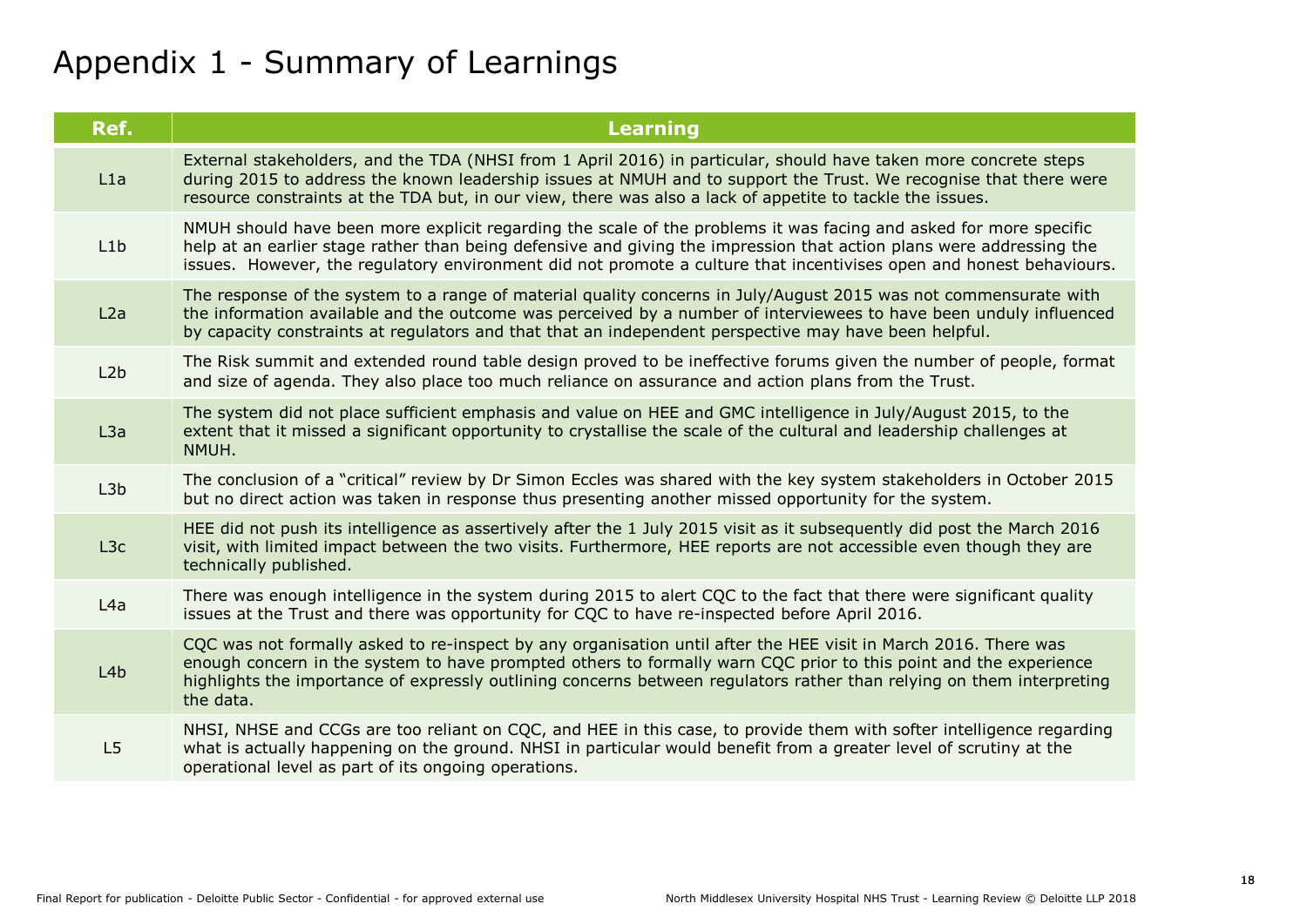## Appendix 1 - Summary of Learnings

| Ref. | <b>Learning</b>                                                                                                                                                                                                                                                                                                                                                                                                                                                                                               |
|------|---------------------------------------------------------------------------------------------------------------------------------------------------------------------------------------------------------------------------------------------------------------------------------------------------------------------------------------------------------------------------------------------------------------------------------------------------------------------------------------------------------------|
| L6   | Quality Surveillance Groups were ineffective in tackling system wide issues in the context of NMUH and stakeholders<br>question their value in the current form.                                                                                                                                                                                                                                                                                                                                              |
| L7   | The perception from numerous interviewees was that the system was initially slow in reacting to HEE/GMC concerns in<br>March 2016 to the extent that it was nearly a month before CQC did its unannounced visit and apparently HEE spent<br>several weeks debating with NHSE over the appropriate response. In retrospect, the HEE concerns were valid and<br>there should have been a more immediate response from the system.                                                                               |
| L8a  | The situation following the HEE visit further highlighted challenges with the NHSI resourcing model but also exposed a<br>level of ambiguity over the respective roles and responsibilities of NHSI and NHSE in such a situation. Specifically,<br>whilst recognising that NHSE assumed the lead role in the context of resilience planning, there are numerous accounts<br>from interviewees that this arrangement was also influenced by resourcing constraints at NHSI and 'strong characters'<br>at NHSE. |
| L8b  | There was not a formal contingency plan in place to respond to the situation which required a level of improvisation<br>and also led to some resistance from the Trust.                                                                                                                                                                                                                                                                                                                                       |
| L9   | The system focus on attracting doctors became all-consuming for several months to the extent that there was less<br>focus from ALBs and the Trust on the more fundamental leadership and cultural issues until July/August 2016.                                                                                                                                                                                                                                                                              |
| L10  | HEE and the GMC clearly played a critical role in resolving the situation at NMUH but there is a widespread view across<br>stakeholders interviewed that the withdrawal of trainees should be the 'nuclear option' and that HEE and the GMC need<br>to work in a more collaborative and supportive manner with trusts and other regulators long before reaching this point.                                                                                                                                   |
| L11  | Expectations placed on HCCG by NHSE were unrealistic under the circumstances and HCCG was forced into a role to<br>compensate for weaknesses at the TDA/NHSI. HCCG came under a level of criticism undeservedly in our opinion.<br>However, there may be scope in future for the terms of reference for committees such as CQRG to be refined to allow<br>them to take on a more strategic role in identifying and managing situations similar to the one at NMUH.                                            |
| L12  | The system response to events led to a positive outcome at NMUH but it is important to recognise that the underlying<br>issues remain and therefore the system should not become complacent as the job is only partially done. Sustainable<br>change will take time and the Trust will require ongoing support.                                                                                                                                                                                               |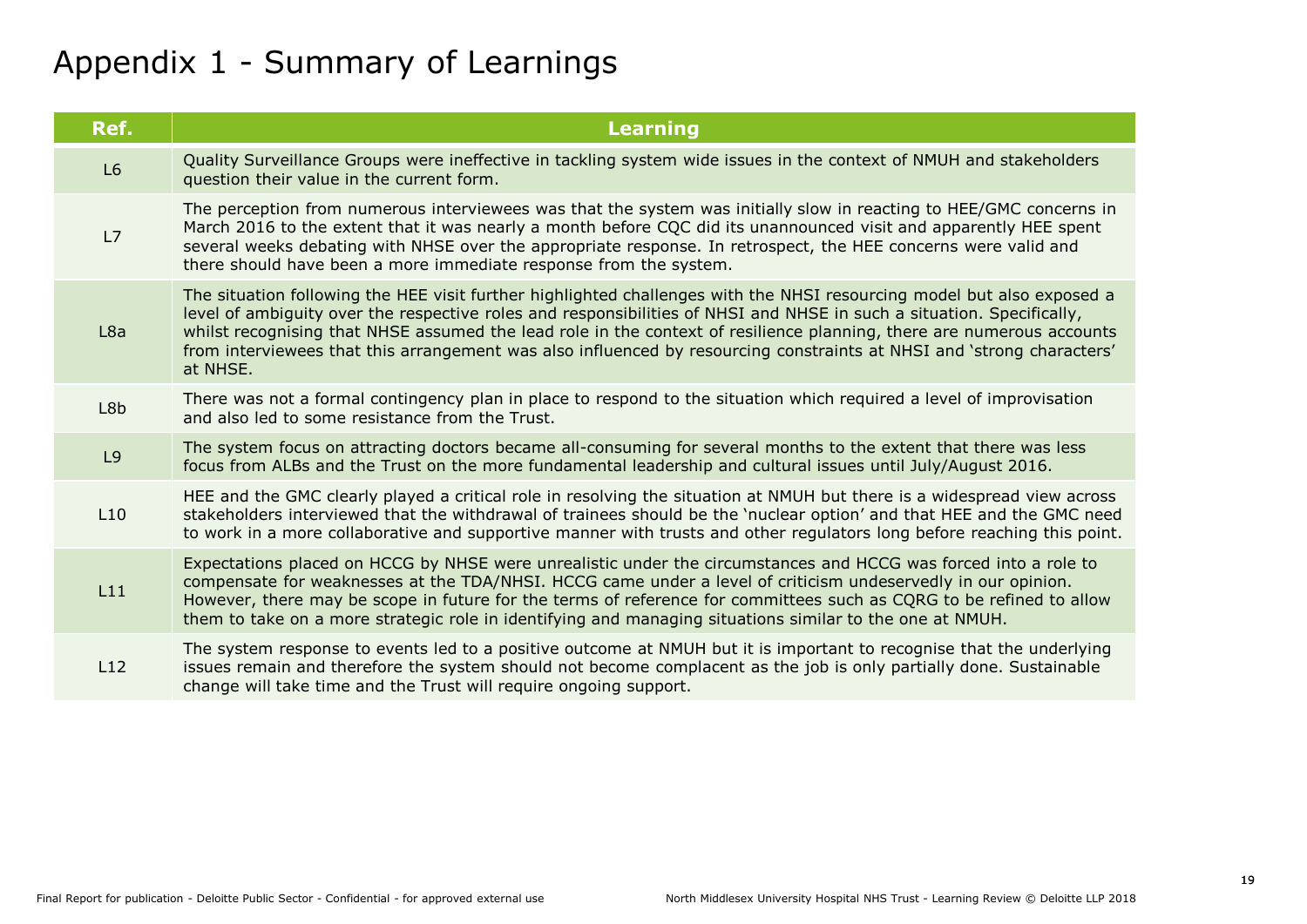# **Appendix 2:** Summary of recommendations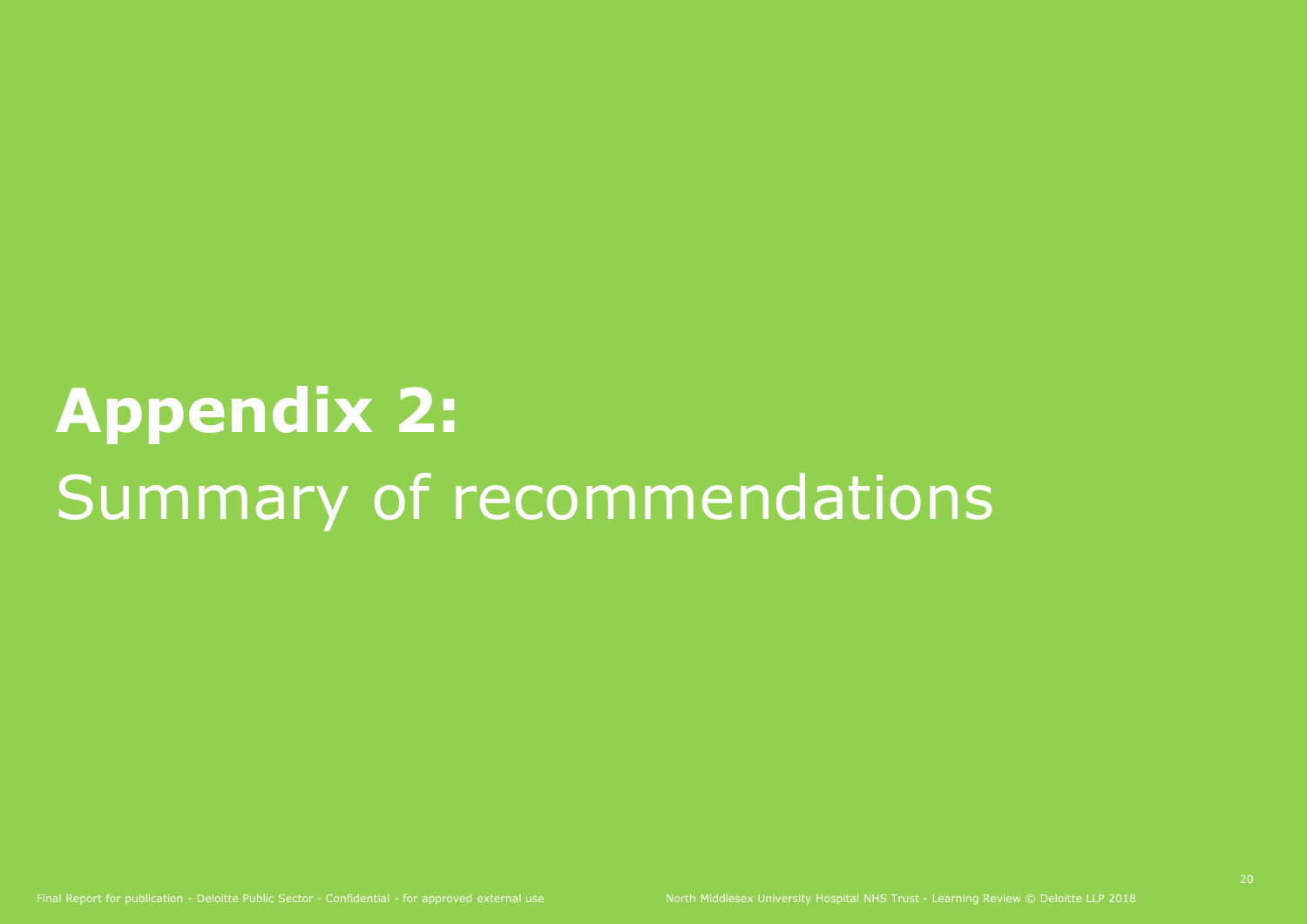## Appendix 2 - Summary of Recommendations

| Ref.            | <b>Recommendation</b>                                                                                                                                                                                                                                                                                                                                                                                                                                                                        |
|-----------------|----------------------------------------------------------------------------------------------------------------------------------------------------------------------------------------------------------------------------------------------------------------------------------------------------------------------------------------------------------------------------------------------------------------------------------------------------------------------------------------------|
| R1              | NHSI should reflect on whether its current resourcing model provides sufficient coverage to tackle structural issues at some of the more<br>challenged trusts, specifically based on its experience at NMUH from around August 2015 to March 2016.                                                                                                                                                                                                                                           |
| R <sub>2</sub>  | Whilst recognising that NMUH leadership should have been more open, the system should reflect on whether it has the right balance<br>between support and assurance during the Review Period and whether the environment incentivises failing trusts to be open and honest<br>about their circumstances.                                                                                                                                                                                      |
| R <sub>3</sub>  | The system should consider the appointment of independent chairs for cross-system forums to ensure that the outcome is based on the<br>available information and not influenced by pressures facing individuals and their respective organisations.                                                                                                                                                                                                                                          |
| R4              | The risk summit design needs to be addressed as a priority as it proved to be ineffective in tackling the underlying issues at NMUH and<br>fundamental weaknesses were highlighted, as outlined in our narrative.                                                                                                                                                                                                                                                                            |
| R5              | HEE and GMC intelligence and post-review actions, should form an integral part of intelligence monitoring by CQC and NHSI and concerns<br>should be given the same prominence as from other regulators and ALBs.                                                                                                                                                                                                                                                                             |
| R <sub>6</sub>  | HEE should consider mechanisms for proactively raising the levels of awareness around its reports with other ALBs and making them more<br>accessible through improved website navigation.                                                                                                                                                                                                                                                                                                    |
| R7              | CQC should reflect on whether its monitoring system was effectively capturing the material intelligence that was in the system during the<br>Review Period.                                                                                                                                                                                                                                                                                                                                  |
| R <sub>8</sub>  | All system stakeholders should recognise there may be a need at times to formally request a re-inspection by CQC when there are<br>fundamental concerns over quality and CQC has not responded directly.                                                                                                                                                                                                                                                                                     |
| R <sub>9</sub>  | NHSI should consider whether its current arrangements for monitoring leadership and cultural issues at an operational level provide<br>sufficient insight to potentially identify similar situations to NMUH in the future. Particular consideration should be given to cases where<br>NHSI has material concerns and there has not been a CQC visit for a period of time. This should be done in the context of how NHSI could<br>join-up with inspectorates whilst minimising duplication. |
| R <sub>10</sub> | The system should fundamentally revisit the function and format of Quality Surveillance Groups as they proved to be ineffective in the<br>context of NMUH.                                                                                                                                                                                                                                                                                                                                   |
| <b>R11</b>      | NHSI and NHSE should consider whether the current resourcing models and contingency planning arrangements would enable a more<br>coordinated response from NHSI and NHSE should a 'crisis' situation, similar to that in Spring 2016, arise in future.                                                                                                                                                                                                                                       |
| R12             | The system should consider how future situations could be managed in a more balanced manner to ensure that single issues are not<br>allowed to distract ALBs and providers from the wider agenda. This should specifically consider the pressures placed on trust leadership<br>teams to provide continuous assurance to multiple external organisations.                                                                                                                                    |
| R <sub>13</sub> | HEE and the GMC should reflect on whether there operating models could evolve to be more solutions focused, where the withdrawal of<br>trainees would be the option of last resort.                                                                                                                                                                                                                                                                                                          |
| R14             | NHSE should reflect on whether expectations regarding the role of CCGs in managing system wide issues are clearly communicated and<br>understood, particularly their role relative to NHSI. NHSE should also consider the benefit in refining the terms of reference for CQRG type<br>committees to enable a more strategic focus.                                                                                                                                                           |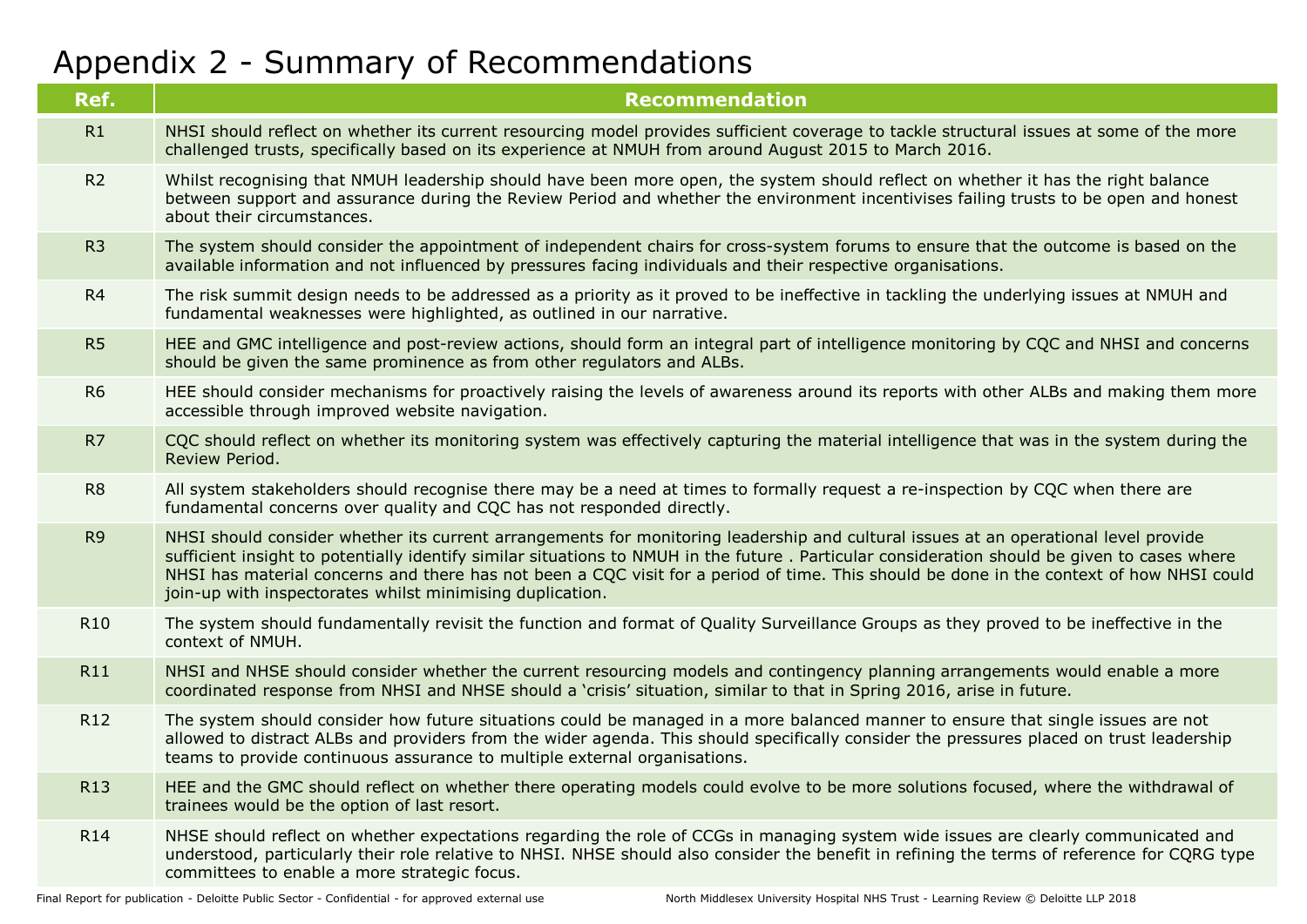# **Appendix 3: Glossary**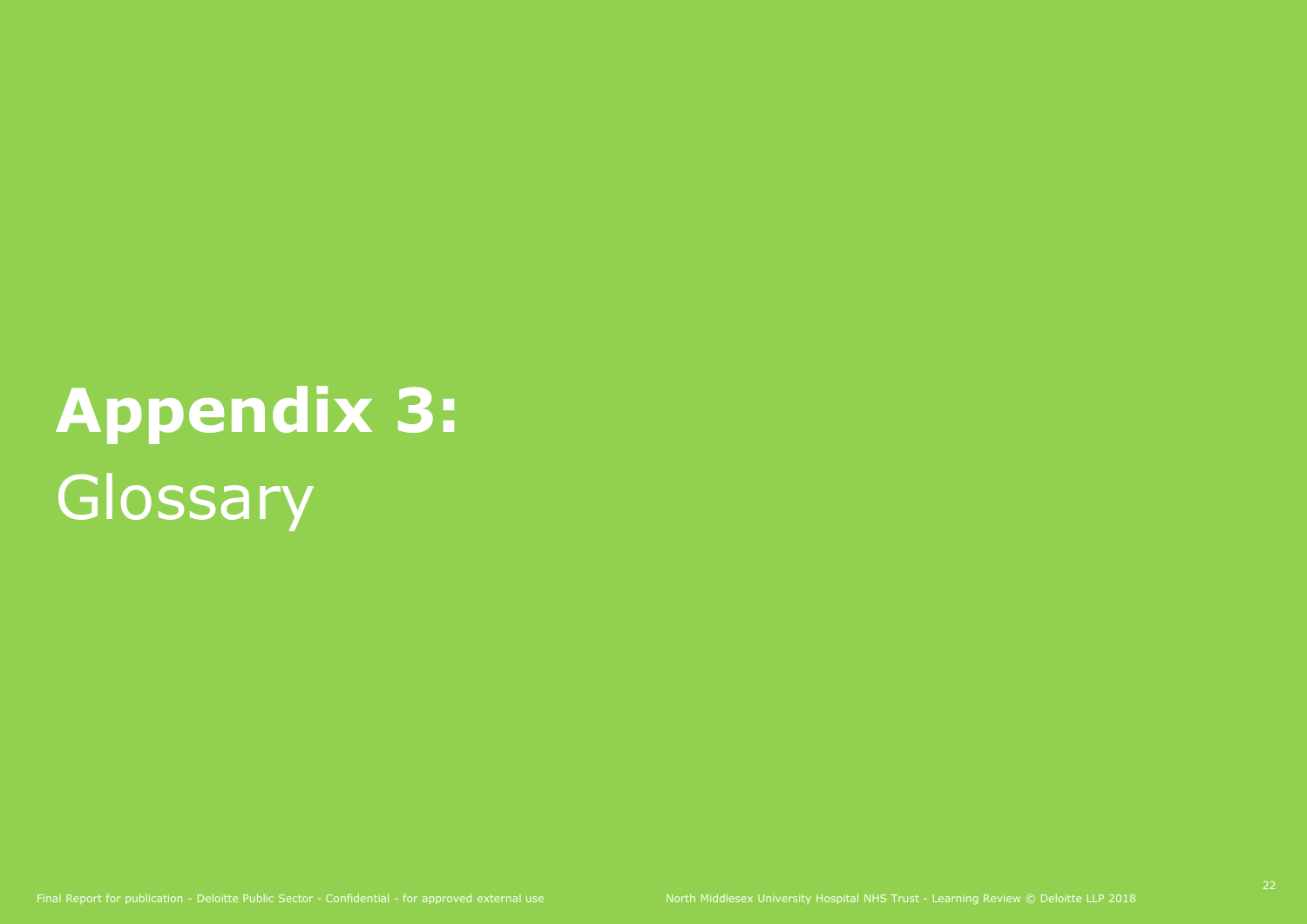## Appendix 3 - Glossary

## **Glossary of terms used throughout this report**

- A&E = Accident & Emergency
- ALB = Arms Length Body
- CCG = Clinical Commissioning group
- CEO = Chief Executive
- COO = Chief Operating Officer
- CQC = Care Quality Commission
- CQRG = Clinical Quality Review Group
- ED = Emergency Department at NMUH
- ECCG Enfield CCG
- FFT Friends and Family Test
- GMC = The General Medical Council
- HCCG Haringey CCG
- HEE = Health Education England
- MD Medical Director
- NHSE NHS England
- NHSI = NHS Improvement
- NMUH = North Middlesex University Hospital NHS Trust
- QSG = Quality Surveillance Group
- TDA = Trust Development Authority
- Trust = North Middlesex University Hospital NHS Trust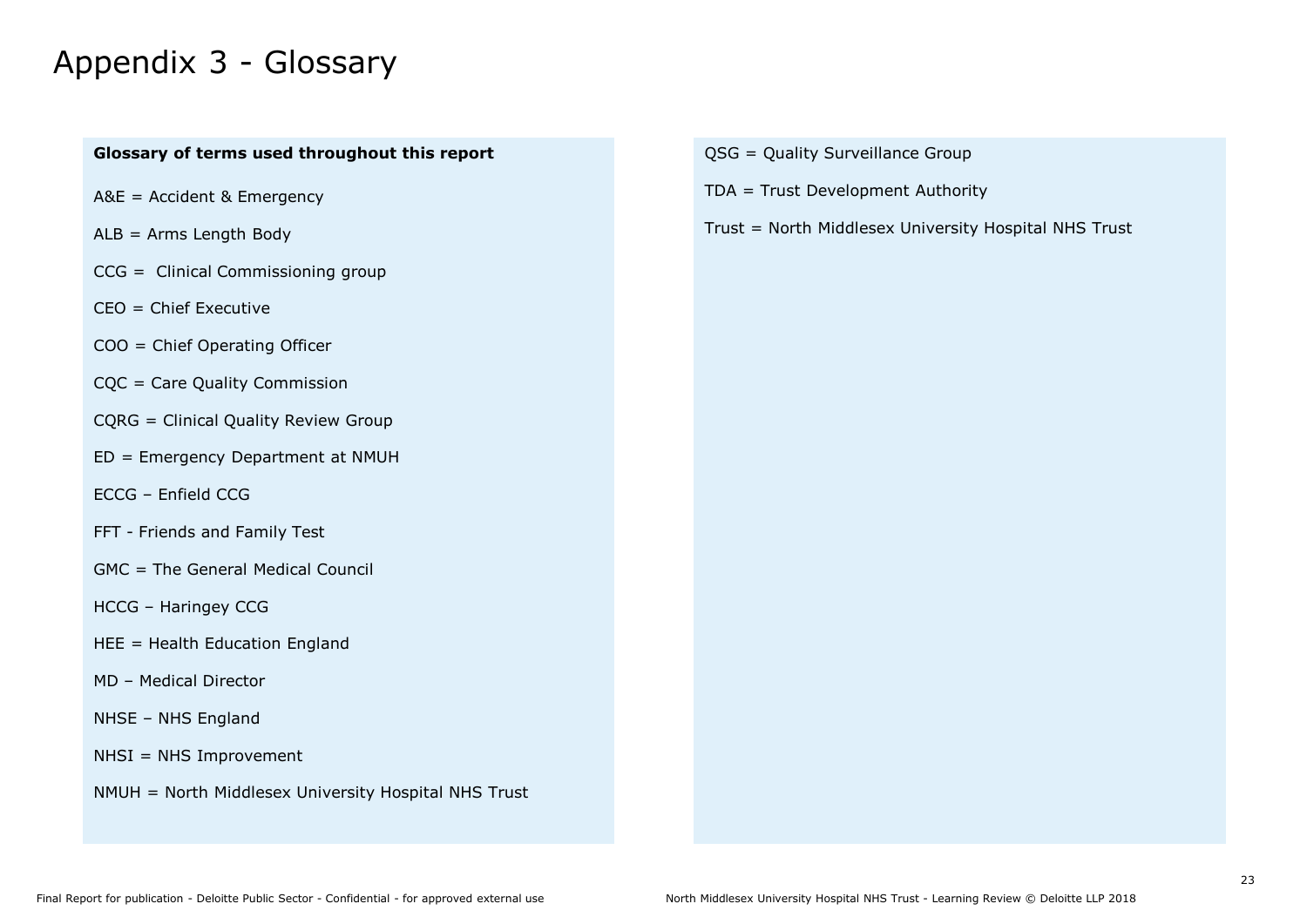# **Appendix 4:** Review participants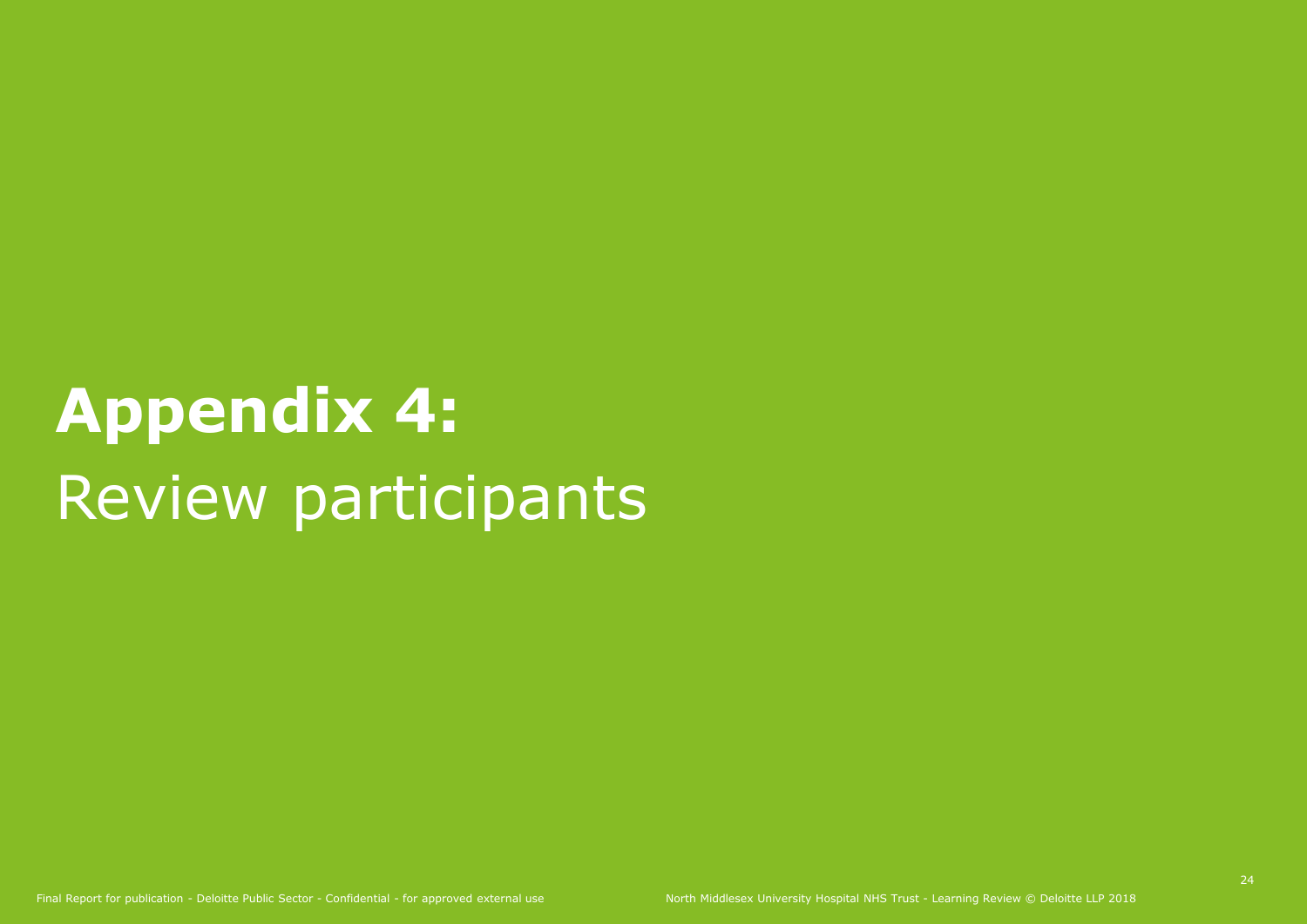## Appendix 4 - Review Participants

## Interviewees

As noted, this report is based on views expressed by a range of participants in our interviews. Below, we document the participants with which we spoke during the process of this review :

#### **Care Quality Commission**

- Nicola Wise, Head of North London
- Edward Baker, Deputy Chief Inspector of Hospitals
- David Harris, Hospital Inspection Manager London

## **Enfield CCG**

• Aimee Fairbairns, Director of Quality

## **Enfield Council**

- Ray James, Director of ASC
- Bindi Nagra, Assistant Director of ASC

## **General Medical Council**

• Jessica Lichtenstein, Head of Quality Assurance

## **Haringey CCG**

- Sarah Price, Chief Officer
- Jennie Williams, Executive Nurse and Director of Quality and Integrated Governance
- Peter Christian, Chair

## **Haringey Council**

• Zina Etheridge, Director of ASC

## **Healthwatch Enfield**

• Parin Bahl, Chair

#### **Health Education England**

- Elizabeth Hughes, Dean and Director of Education and Quality (London and the SE)
- Julie Screaton, Regional Director (London and the SE)
- Sanjiv Ahluwalia, Postgraduate Dean (NCEL)
- Ian Bateman, Head of Quality and Regulation (London and the SE)

#### **NHS England**

- Ceri Jacob, Director of Commissioning Organisation North Central and East London
- Vanessa Lodge, Director of Nursing North Central and East London
- Henrietta Hughes, former Medical Director North Central and East London
- Helene Brown, Medical Director North Central and East London
- Simon Weldon, Director of NHS Operations and Delivery

## **NHS Improvement**

- Kathy Mclean, Medical Director
- Andrew Hines, Regional COO, London
- Victoria Woodhatch, Director of Delivery and Improvement ((NCEL)
- Faizal Mangera, Head of Delivery and Improvement (NCEL)
- Fran Davis, Head of Quality (formerly NCEL, currently South London)
- Lucy Barnett, Delivery and Improvement Lead (Previous NHSE)

## **NMUH**

- Cathy Cale, Medical Director
- Richard Gourlay, former Chief Operating officer (now Strategic Development Director)
- Julie Lowe, former CEO

## **Royal College of Emergency Medicine (London)**

• Katherine Henderson, Chair

## **Royal Free Hospital NHS FT**

• Kate Slemeck, Chief Operating Officer